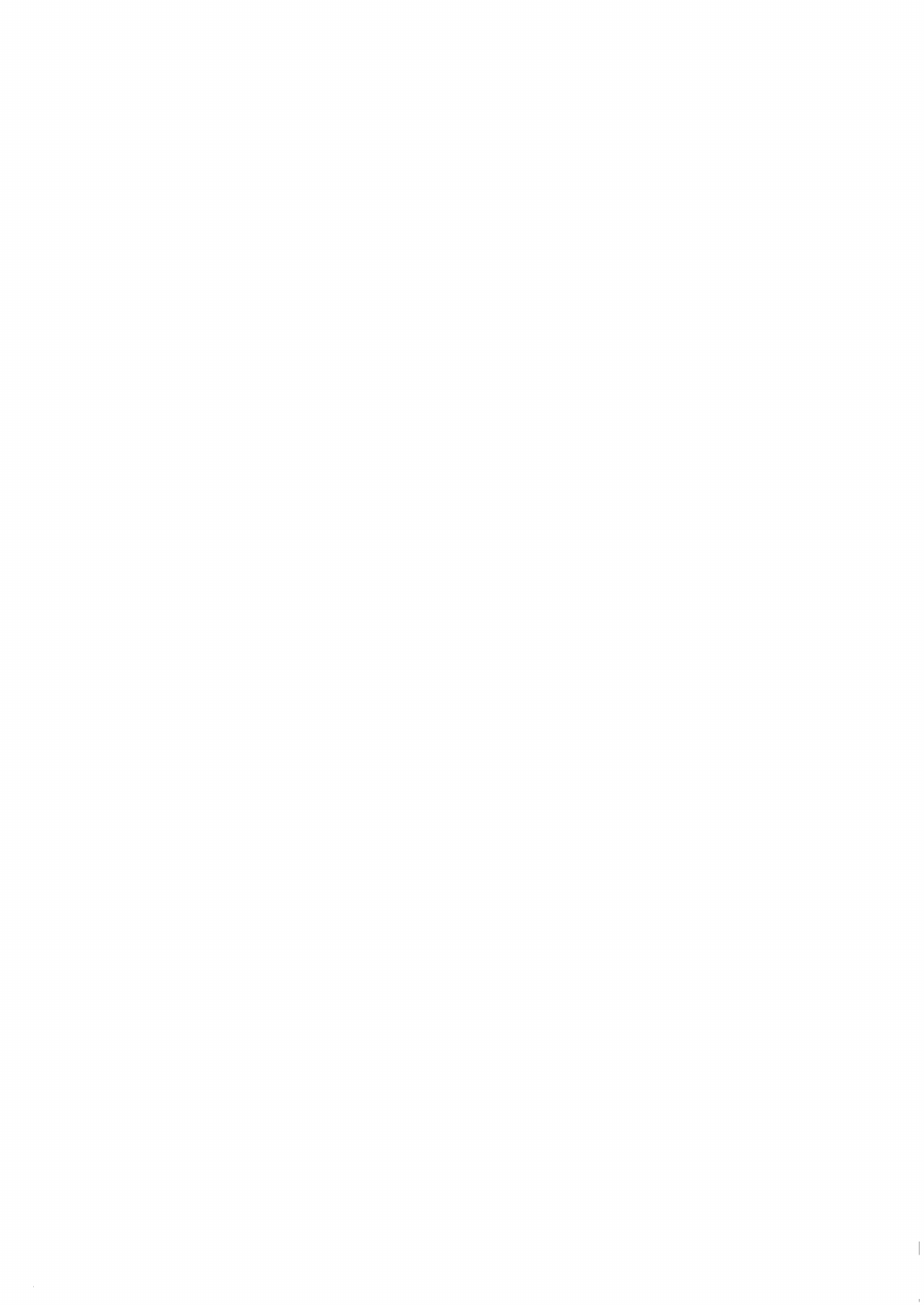# Preface

This report is one of series describing a multidisciplinary multinational IIASA research study on Management of Energy/Environment Systems. The primary objective of the research is the development of quantitative tools for energy and environment policy design and analysis -- or, in a broader sense, the development of a coherent, realistic approach to energy/environment management. Particular attention is being devoted to the design and use of these tools at the regional level. The outputs of this research program include concepts, applied methodologies, and case studies. During 1975, case studies were emphasized; they focused on three greatly differing regions, namely, the German Democratic Republic, the Rhône-Alpes region in southern France, and the state of Wisconsin in the U.S.A. The IIASA research was conducted within a network of collaborating institutions composed of the Institut für Energetik, Leipzig; the Institut Economique et Juridique de l'Énergie, Grenoble; and the University of Wisconsin, Madison.

Other publications on the management of energy/environment systems are listed in the Appendix at the end of this report.

Wesley K. Foe11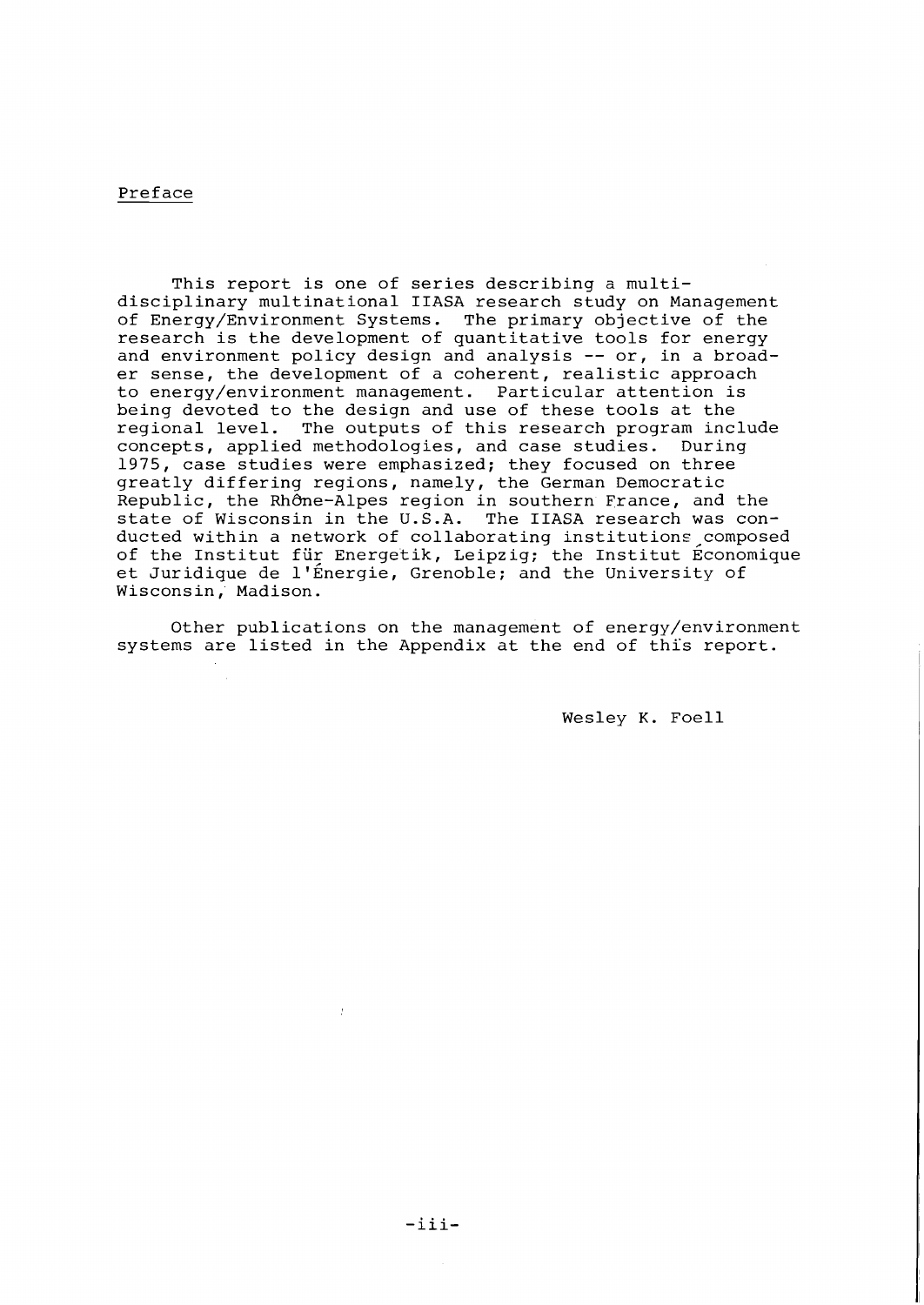$\label{eq:2.1} \frac{1}{\left\| \left( \frac{1}{\sqrt{2}} \right)^2 \right\|} \leq \frac{1}{\sqrt{2}} \sum_{i=1}^{\infty} \frac{1}{\sqrt{2}} \left( \frac{1}{\sqrt{2}} \right)^2 \leq \frac{1}{\sqrt{2}} \sum_{i=1}^{\infty} \frac{1}{\sqrt{2}} \left( \frac{1}{\sqrt{2}} \right)^2 \leq \frac{1}{\sqrt{2}} \sum_{i=1}^{\infty} \frac{1}{\sqrt{2}} \left( \frac{1}{\sqrt{2}} \right)^2 \leq \frac{1}{\sqrt{2}} \sum_{i=1}^{\infty$  $\label{eq:2} \frac{1}{2}\sum_{i=1}^n\frac{1}{2}\sum_{j=1}^n\frac{1}{2}\sum_{j=1}^n\frac{1}{2}\sum_{j=1}^n\frac{1}{2}\sum_{j=1}^n\frac{1}{2}\sum_{j=1}^n\frac{1}{2}\sum_{j=1}^n\frac{1}{2}\sum_{j=1}^n\frac{1}{2}\sum_{j=1}^n\frac{1}{2}\sum_{j=1}^n\frac{1}{2}\sum_{j=1}^n\frac{1}{2}\sum_{j=1}^n\frac{1}{2}\sum_{j=1}^n\frac{1}{2}\sum_{j=1}^n\frac{$  $\mathcal{L}(\mathcal{L}^{\mathcal{L}})$  and  $\mathcal{L}(\mathcal{L}^{\mathcal{L}})$  and  $\mathcal{L}(\mathcal{L}^{\mathcal{L}})$ 

> $\overline{\phantom{a}}$  $\begin{array}{c} \hline \end{array}$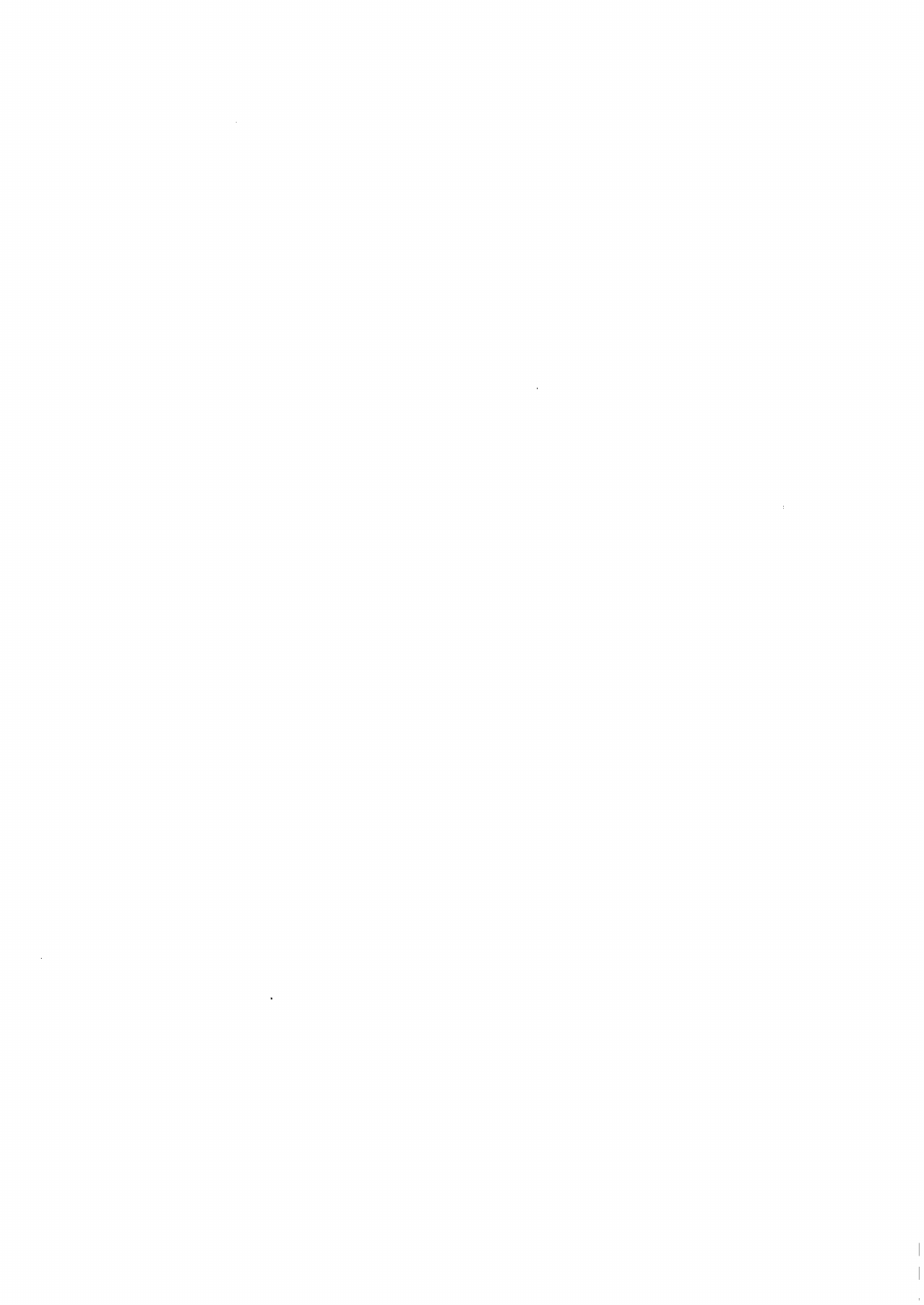#### Abstract

This paper presents tne essential features of a model for regional energy supply optimization. The approach proposed in the paper differs significantly from other models dealing with similar problems. These models are in most cases linear optimization models with a single attribute objective function (usually costs); other aspects such as the impact on the environment, are included in the form of constraints. The method described here attempts to include simultaneously several attributes of a certain energy supply strategy related to its economical and ecological consequences in a multiattribute utility function, which is then used as the objective function of the optimization model.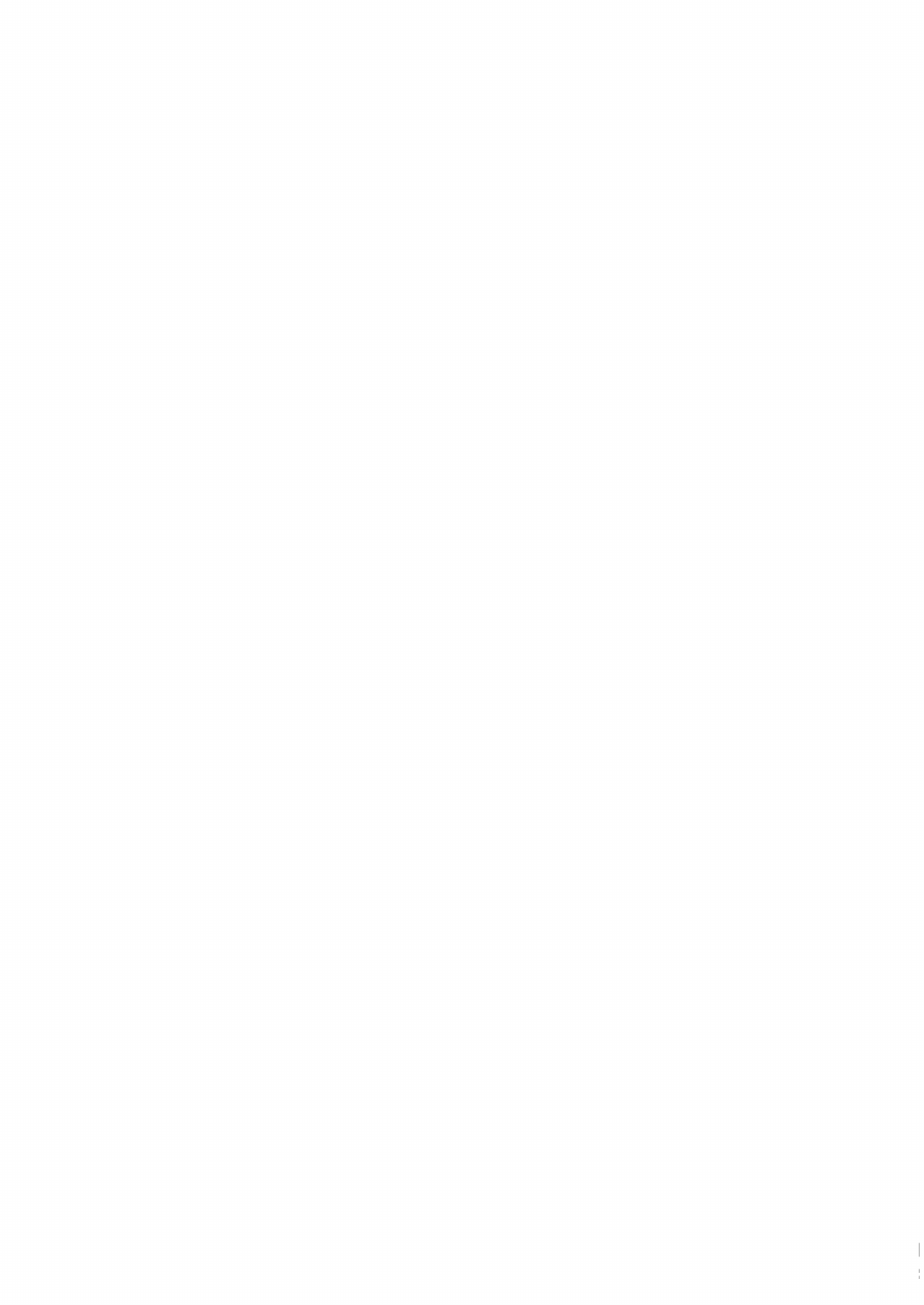# TABLE OF CONTENTS

| General Description of the Approach 3                                                          |
|------------------------------------------------------------------------------------------------|
| The Objective Function 7                                                                       |
|                                                                                                |
|                                                                                                |
|                                                                                                |
| Computational Aspects 14                                                                       |
| Applications and Extensions 15                                                                 |
|                                                                                                |
|                                                                                                |
| References $\cdots$ $\cdots$ $\cdots$ $\cdots$ $\cdots$ $\cdots$ $\cdots$ $\cdots$ $\cdots$ 25 |
|                                                                                                |

 $\sim 400$ 

 $\sim 10^{-10}$ 

 $\mathcal{L}^{\text{max}}_{\text{max}}$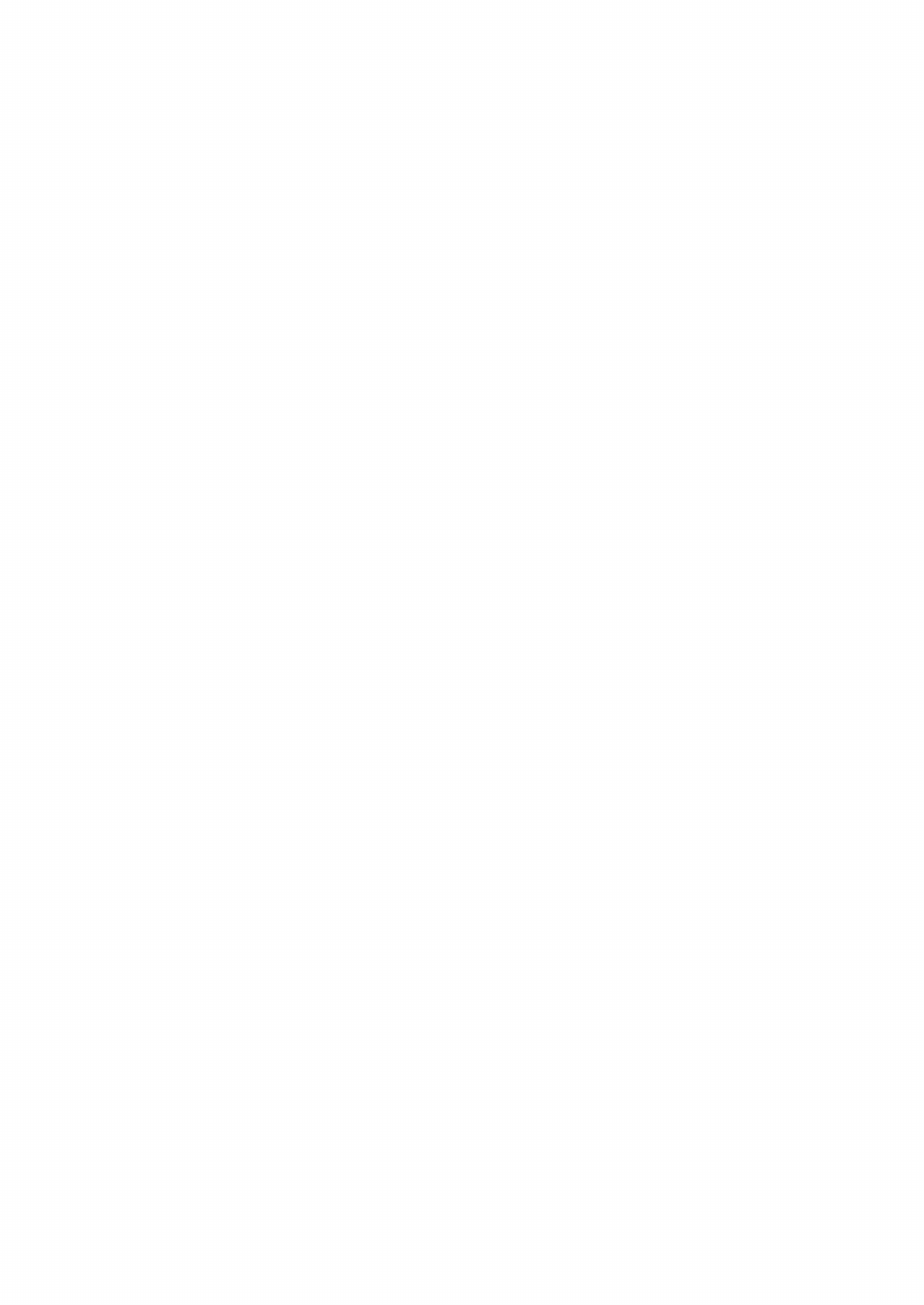#### 1. Introduction

Among the most important decisions taken by any legislative or administrative body are the decisions on energy policy, because energy is a major driving force of almost all economic activities. Accordingly there have been many attempts at building more or less sophisticated tools to facilitate and rationalize the decision-making process on energy policy. They range from simple extrapolation techniques over simulation models [5,11] and input-output models **[8]** to optimization models, which mainly,deal with optimization of energy supply at given demand  $[4,6,7,10]$ . The optimization models quoted have two major deficiencies, which were the motives for the work in hand:

Firstly, their objective functions do not include environmental impacts, although decisions on the energy system ought to be the result of a trade-off between economic and environmental impacts. In some cases constraints for certain pollutant emissions are imposed, but emission values are not very meaningful in evaluating environmental impacts, and the resolution of environmental-economic trade-offs by varying environmental constraints is a tedious process, which does not make very clear the actual preferences of the decisionmaker.

Secondly, the supply optimization models are not very well suited for application to a relatively small region with its many links to other parts of the same country. The ideal case for those models is a large, completely selfcontained,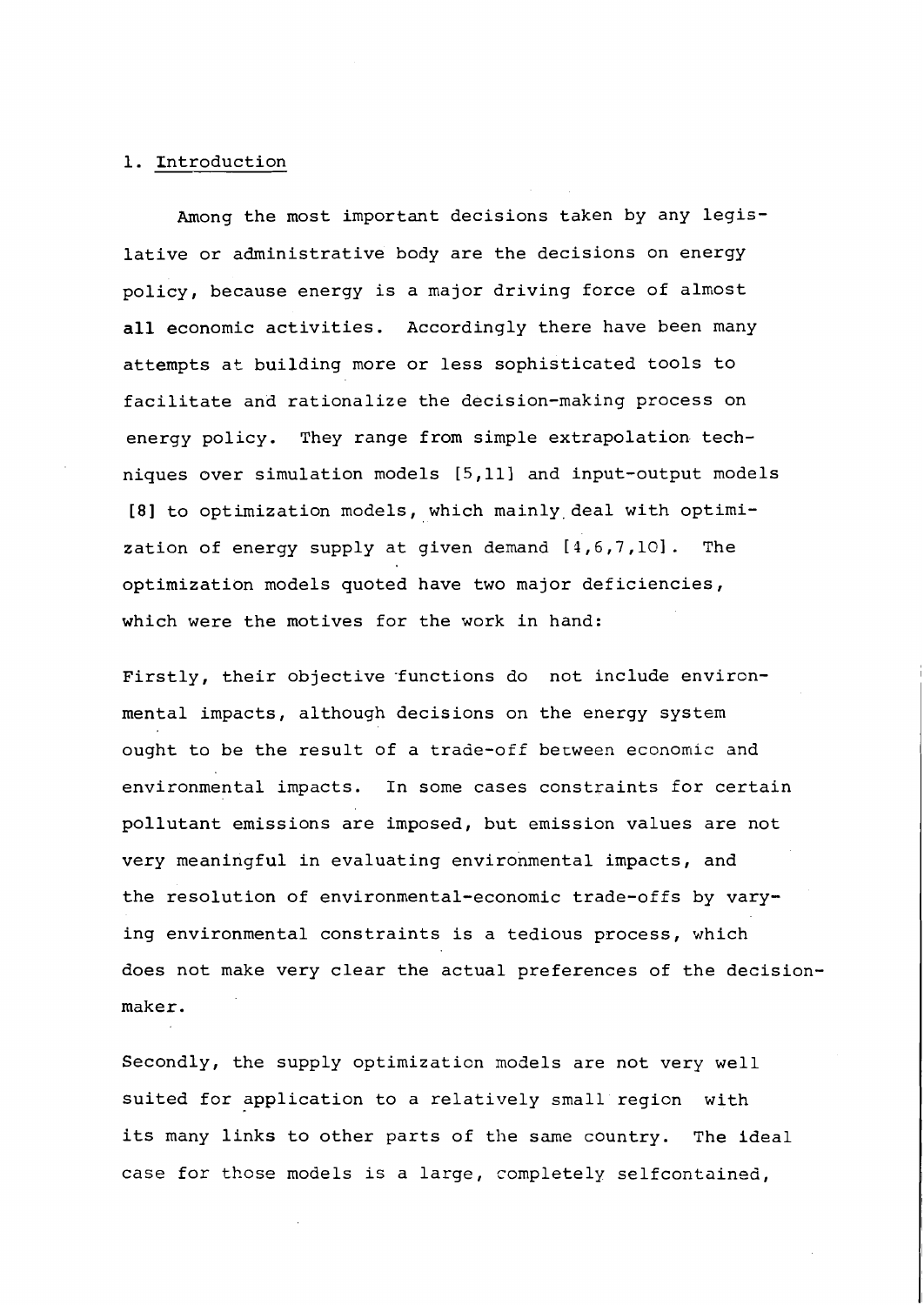and homogeneous country.

Therefore, the goal of this work was to develop a supply optimization model which can handle the economy-environment trade-offs explicitly and which is applicable on a regional level. As in 171 and [lo], much attention was to be paid to the substitutability of the different energy forms within the demand sectors. The optimization was to be done for a time period of 50 years.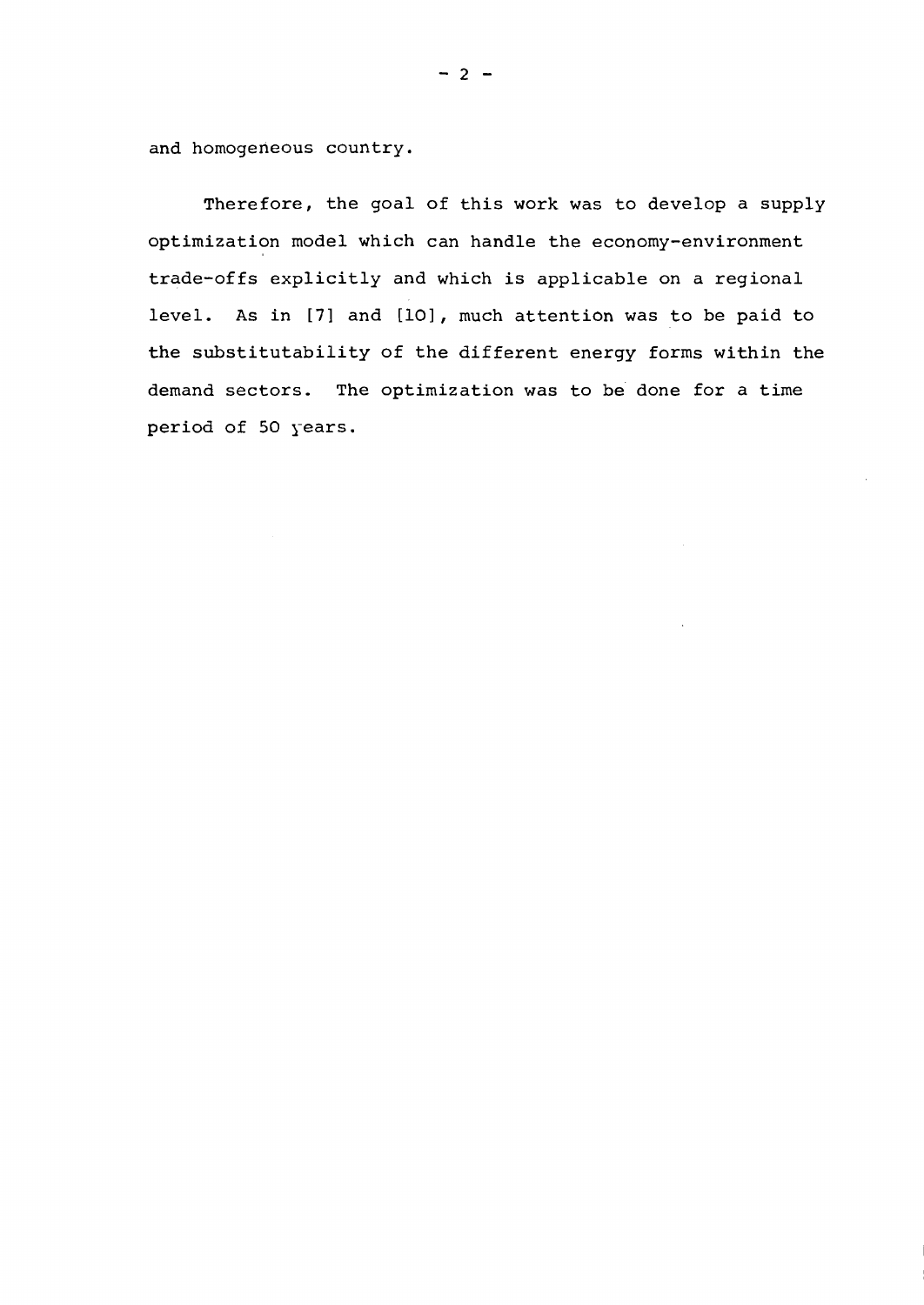#### General Description of the Approach  $2.$

Decisions concerning the energy supply system of a region have, in general, many consequences, all of which have to be taken into account simultaneously, if one is to find the "optimal" decision. Subjective judgement will be inavoidable during the decision process, in particular as far as the weighting of the various consequences is concerned. A rational way of decision-making under these circumstances is the use of multiattribute utility functions [9]. The so-called attributes, which are the independent variables of those functions, measure one or several classes of consequences of the decisions under discussion. An attribute related to energy policy decisions could be, for instance, the  $SO_2$  concentration, which could be a measure of all impacts of  $SO<sub>2</sub>$  on human beings and objects. The utility function expresses the degree of satisfaction of a person-for all possible combinations of attribute values, and in case of uncertainty about the attribute values the expected value of the utility function is the criterion for the choice among the decision alternatives. This means, the maximization of the expectation of his utility function is what the decision-maker should want, if he wants to be logically consistent with his preference structure. The utility function can be assessed by means of a sequence of relatively simple questions to the decision-maker  $[1,9]$ . Thereby the decision-maker's own understanding of his problem is greatly improved. Considering all these characteristics, the multiattribute utility theory approach seems to be very suitable for the supply optimization problem. Therefore, the objective function to be maximized is assumed to be a multiattribute utility function.

 $-3 -$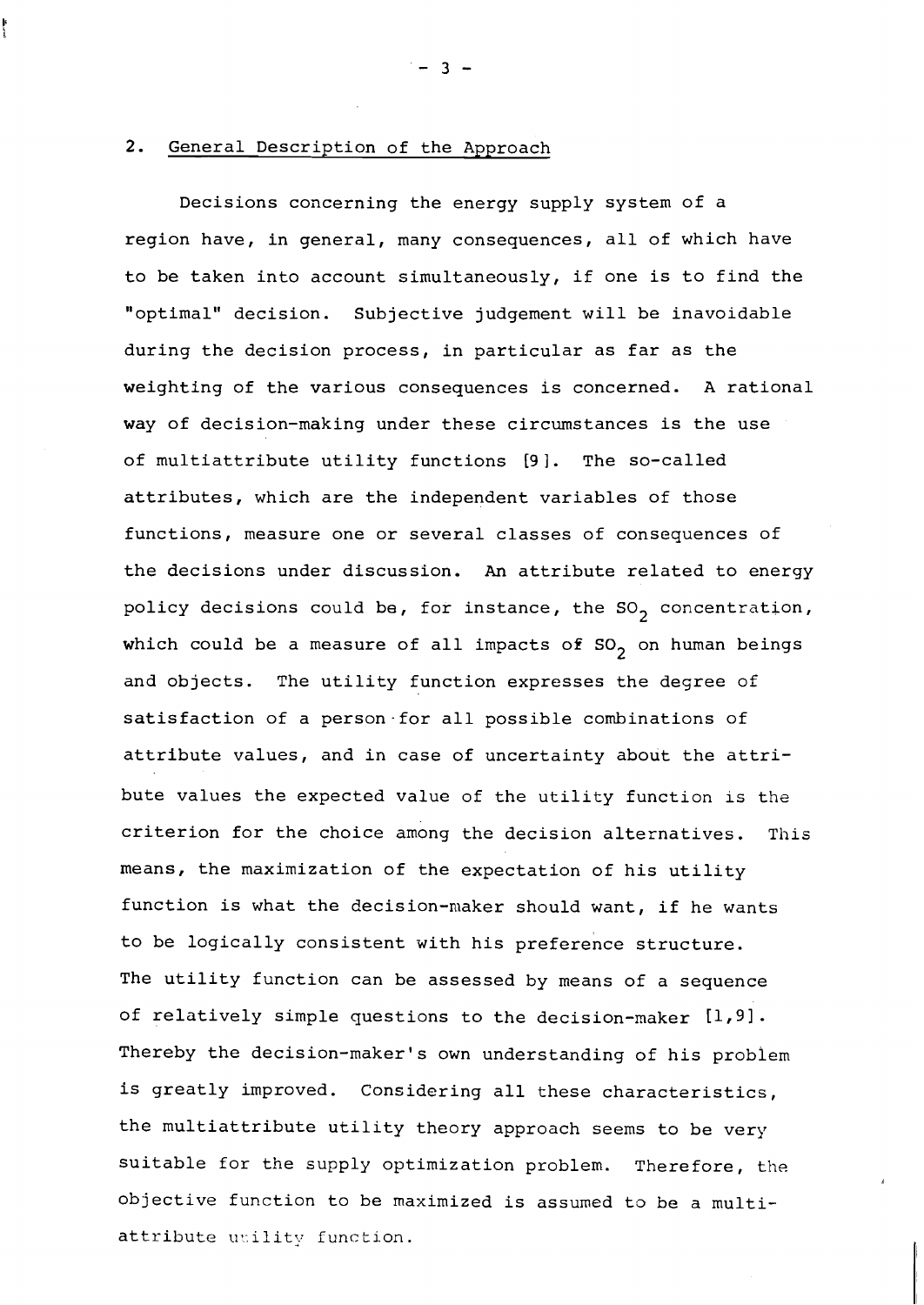The model of the regional energy system which is used for the supply optimization is shown schematically in Figure 1. Energy contained in primary energy resources  $P_i$  is converted into intermediate energy forms  $I_k$  which in turn is used by different demand sectors  $D_0$ . The essential variables of the problem are the yearly energy flows  $x_{jik}$  and  $y_{jk\ell}$  and the corresponding capacities  $\Delta x_{jik}$ and  $\Delta y$ <sub>ik</sub>g to be built in the same years. There are, in general, more than one flow between one and the same  $P_i I_k - or I_k D_\ell - pair$ which differ with respect to environmental protection expenditure for the conversion process or with respect to location of the process (e.g. inside or outside the region). But instead of having more than one flow between one pair, one could raise the number of primary energy, secondary energy and demand categories appropriately. The subscript which ought to be used for distinction between flows in case of multiplicity is left out in the following if there is no ambiguity. In principle, one could dispense with the intermediate energy categories and look directly on all admissible flows between  $P_iD_\theta$  - pairs. This would increase the number of variables, which is a disadvantage for optimization, but on the other hand one would have a few less constraints for the optimization (see Section 6), which is beneficial. The scheme in Figure 1 was chosen because it seems to be clearer and easier to manipulate.

The whole set of flows which are taken into account for the regional energy supply optimization are shown in Tables 1 and 2. Solar energy is assumed to be converted into electricity through photo-voltaic cells only. The synthetic fuel is treated as if it was hydrogen. Use of off-peak electricity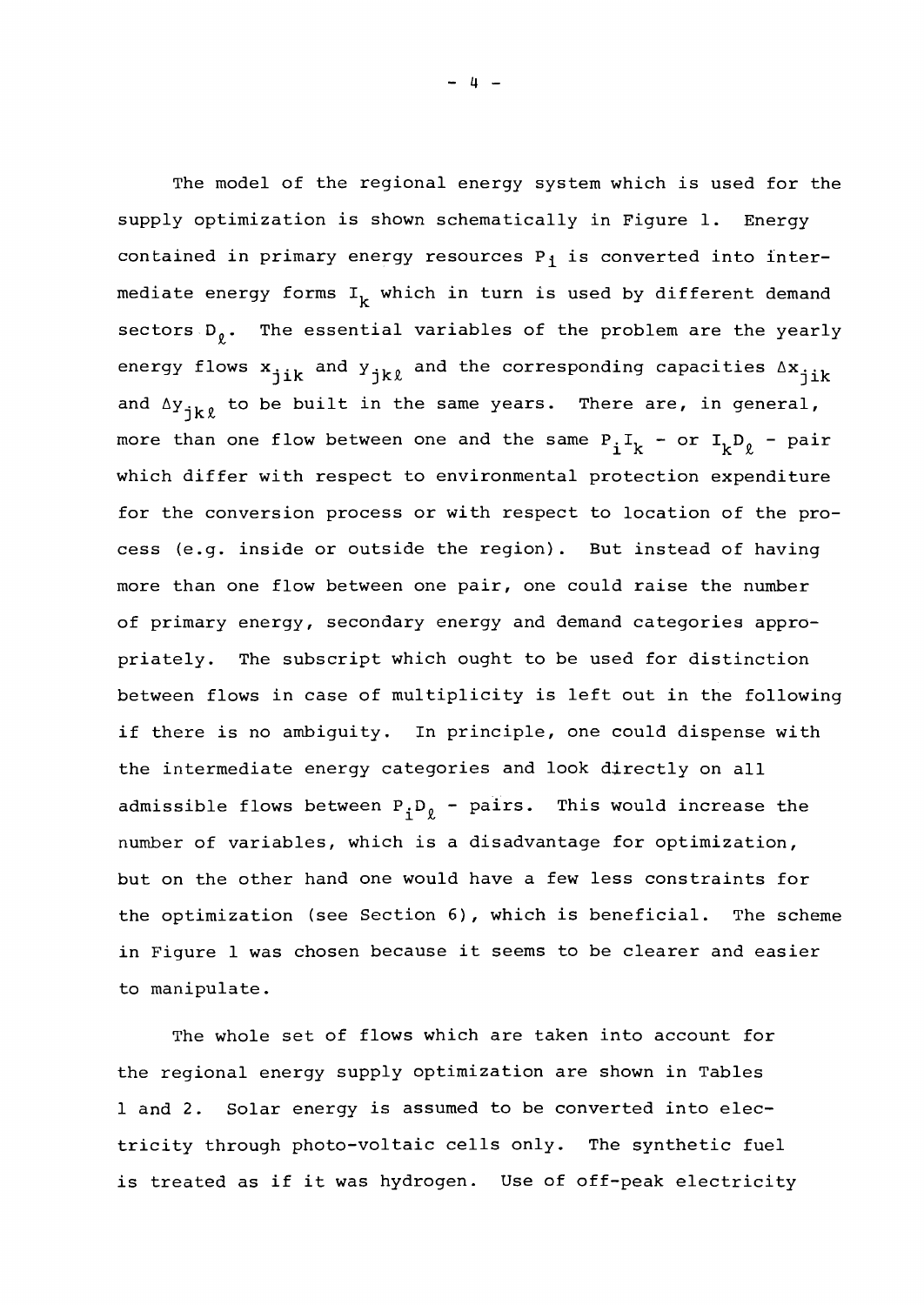for pumped storage and synthetic fuel production are looked upon as demand categories, and the stored energy is fed back to the primary energy side. Alternatives for pollution abatement measures are considered only for conversion and not for consumption processes. For cooling of electric power plants, only wet and dry cooling towers are considered. And not more than two alternatives for the location of the conversion processes are assumed.

One can see from Tables 1 and 2 that the number of variables of the supply optimization problem is very high if the optimization is to be done over several time periods. The same applies to the number of constraints. Therefore the only optimization technique which can be applied at reasonable computational effort is linear programming. This means the optimization problem has to have the following form:

$$
\text{Maximize } A^{\text{T}}X + B^{\text{T}}\Delta X + C^{\text{T}}Y + D^{\text{T}}\Delta Y = U(X, \Delta X, Y, \Delta Y) \tag{1}
$$

subject to 
$$
E_k^T X + F_k^T \Delta X + G_k^T Y + H_k^T \Delta Y \ge R_k
$$
,  $k=1,...k$ , (2)

$$
X \geq 0, \quad \Delta X \geq 0, \quad Y \geq 0, \quad \Delta Y \geq 0,
$$
 (3)

where X,  $\Delta$ X, Y,  $\Delta$ Y are vectors composed of all x<sub>jik</sub>,  $\Delta$ x<sub>jik</sub>,  $Y_{ik\ell}$ , and  $\Delta Y_{ik\ell}$ , respectively, and A, B, C, D, E<sub>k</sub>, F<sub>k</sub>, G<sub>k</sub>, H<sub>k</sub> are constant vectors of appropriate length. This means, the utility function has to be a linear function of flows and capacities. It is described in detail in Section **3.** The constraints , which guarantee in particular, that the **given**  demands are met, are discussed in Section 5.

For an optimization on a regional scale, single conversion

 $-5 -$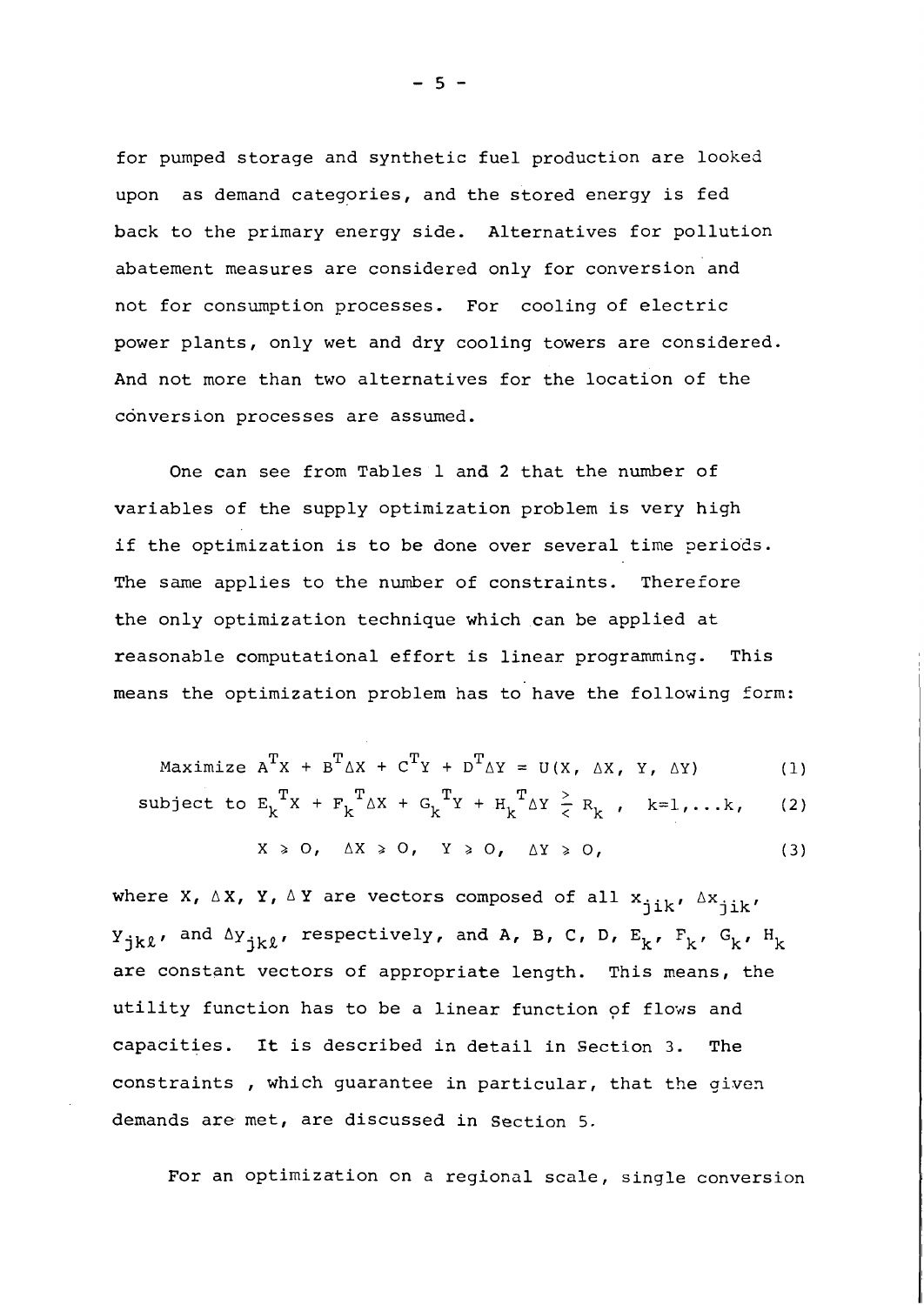or consumption installations may be relevant. Therefore, it may be necessary to impose some integer constraints in addition to (2) and **(3)** which guarantee reasonable plant sizes:

$$
\Delta x_{jik} = 0 \mod s_{ik}, \quad \Delta y_{j'i'k'} = 0 \mod t_{i'k'}
$$
\nfor some j, j', i, i', k, k'.\n
$$
(4)
$$

In cases where energy flows differ only by the pollution abatement effort, it may be reasonable to put the sum of the corresponding capacities on the left-hand side of the constraints, which means that the abatement effort can be varied continuously between the two extremes given in Table 1. With the additional constraints (4), the supply optimization problem is a mixed integer-linear programming problem. The computational solution of it is discussed in Section 7.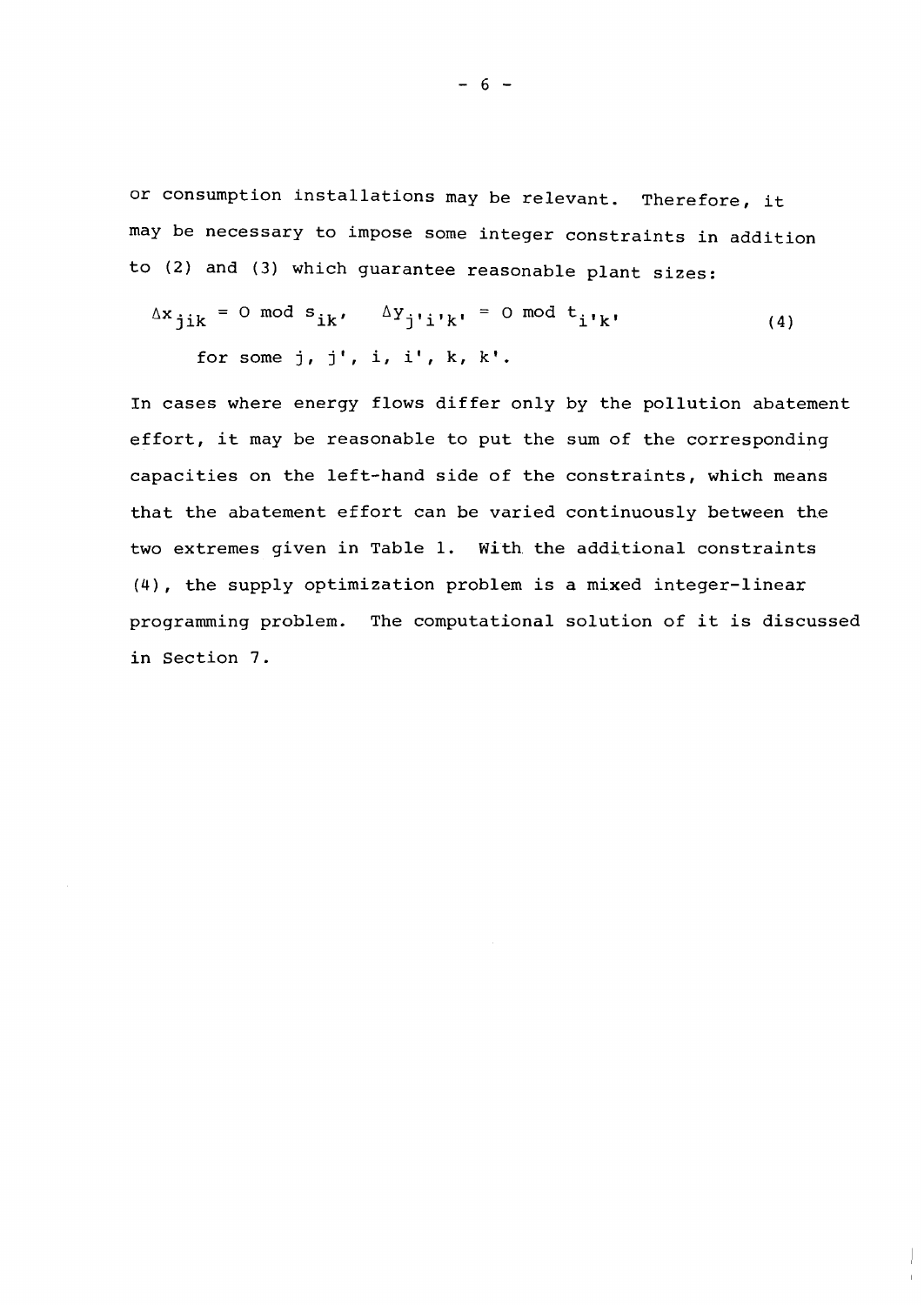## **3.** The Objective Function

In general, the actual utility function  $U(X, \Delta X, Y, \Delta Y)$ is a non-linear, non separable function, and the problem arises how to approximate it by a linear function of the kind (1).

First of all the impacts should be aggregated into attributes  $\alpha_i$  in such a way that they are preferentially independent and utility independent **[9],** which is, in general, possible. Then either [9]

$$
U(\alpha_1, \ldots \alpha_N) = \sum_{i=1}^{N} k_i u_i(\alpha_i) \qquad \text{or} \qquad (5)
$$

$$
1 + kU(\alpha_1, ..., \alpha_N) = \prod_{i=1}^{N} (1 + kk_{i}u_{i}(\alpha_i)), \qquad (6)
$$

where  $0 < k_i < 1$ ,  $1 + k = \pi (1 + k k_i)$ , and **i=** 1

U and u<sub>i</sub> are scaled from zero to one.

If U is of form (S), a linear objective function (1) is obtained by linearizing all single attribute utility functions  $u_i$ .

If (6) applies, quite often k is close enough to zero so that (5) can be used as an approximation to (6). If (5) is not a good approximation to (6) one can use the linear functions which describe the tangent planes of U (as a function of  $u_i$ ) in a search technique (see, for instance, [12]), which uses linear programming for each search step. One can also narrow the admissible ranges for some of the attributes, which increases the

 $7 -$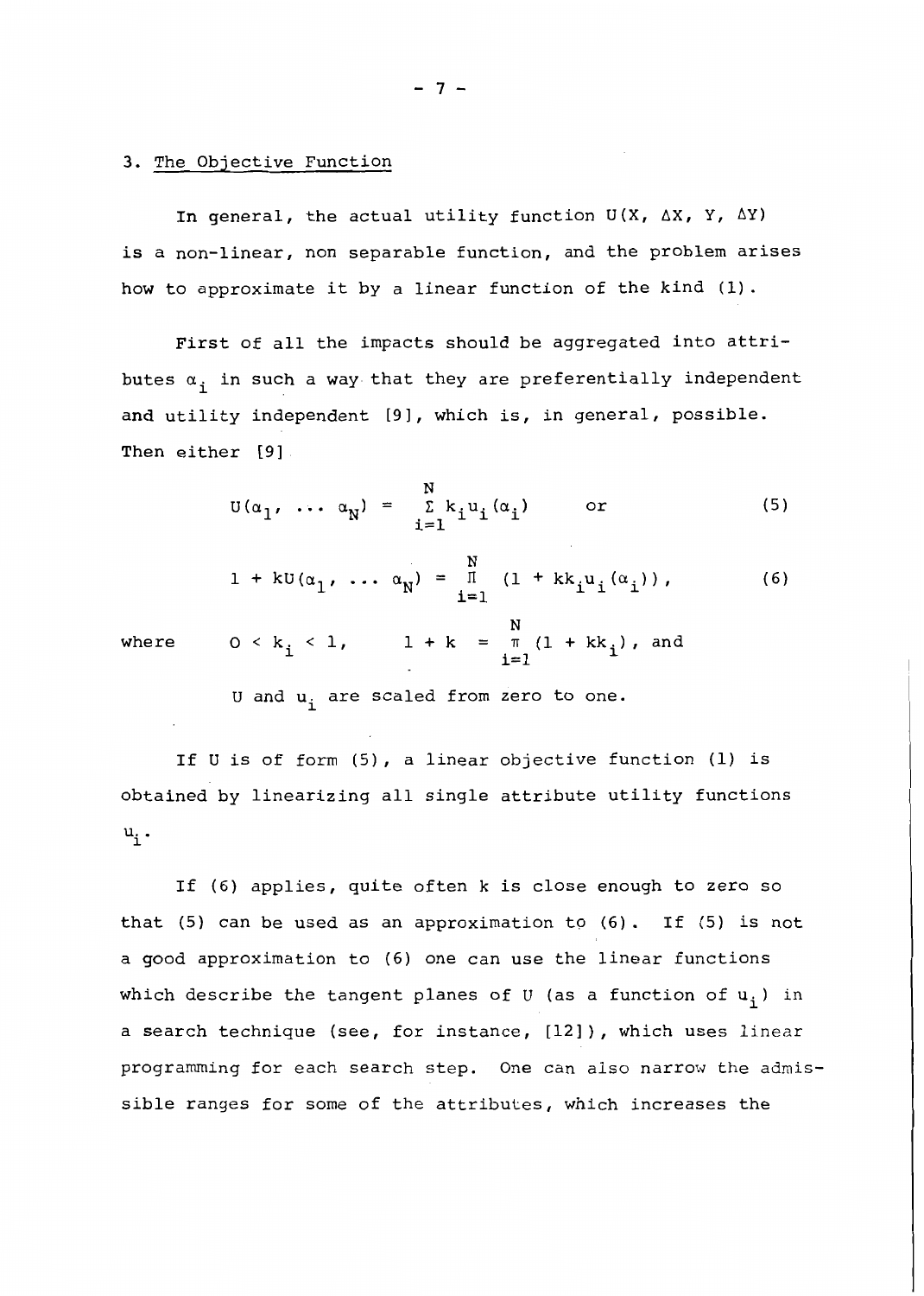chance of (5) being the appropriate from. But this means that additional constraints have to be introduced (see Sect. **5),**  which might even make the problem insoluble (no feasible solution) .

The single attribute utility functions  $u_i$  in most cases come out from the assessment process as linear functions. If nonlinearities are relevant, they are in most practical cases such that the function is concave (see Fig.2), since concavity indicates risk aversion. Then for the optimization a polygon approximation to the function can be used without relevant loss of efficiency 121. (The number of variables and constraints thereby is raised by the number of edges of the polygon approximation). If a utility function becomes convex, the application of linear programming is difficult. But again one could do with narrowed ranges of the attributes, which make a linear approximation more reasonable.

Finally, in order to have a linear objective function, the attributes have to be linear functions of the components of  $X$ , AX, Y, AY. This is in practice always well fulfilled if the plant sizes for each flow are assumed to be fixed.

 $-8 -$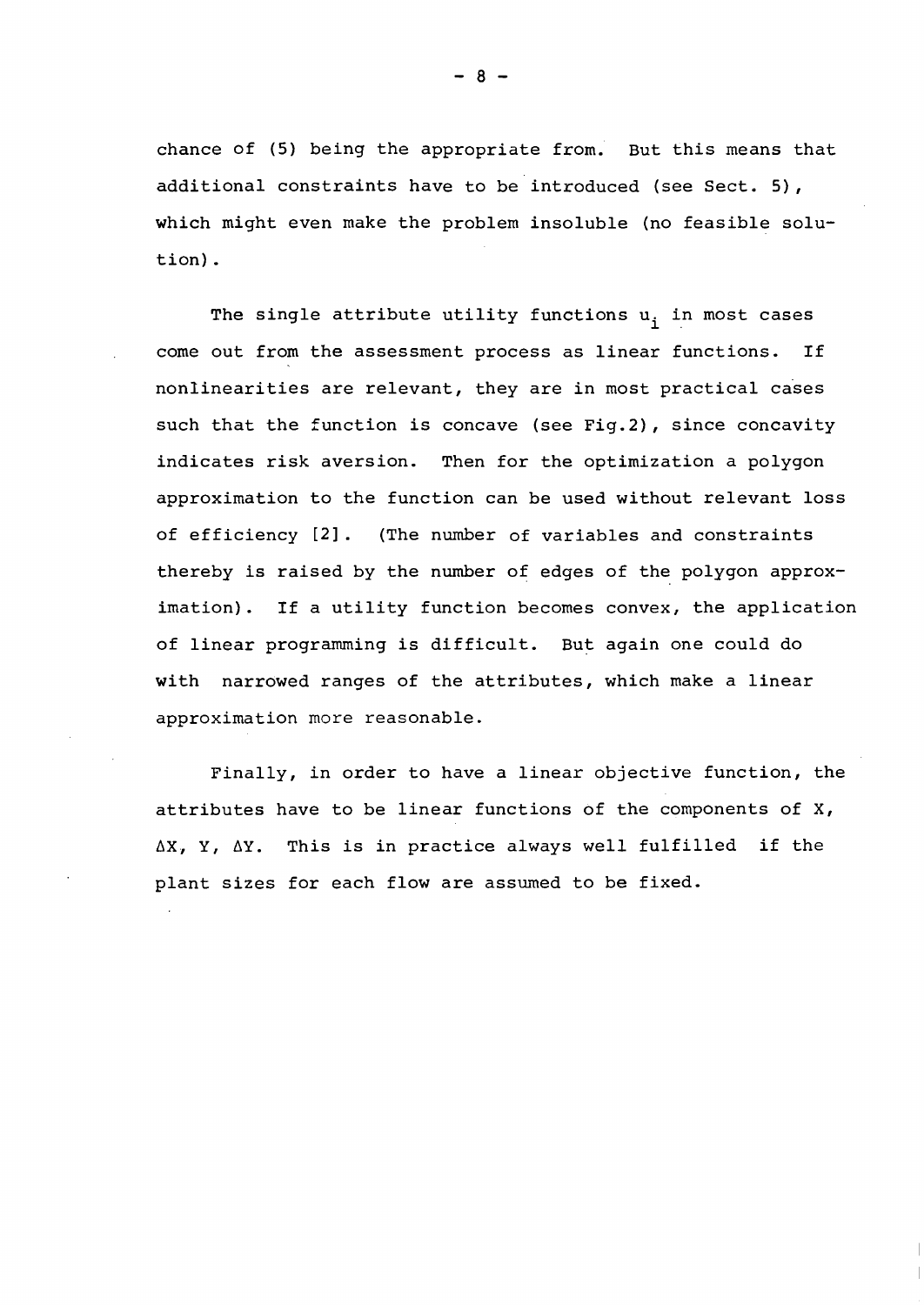#### 4. The Attributes

The attributes selected for the regional energy supply optimization are listed in Table **3** along with a short description. The maxim behind this choice was to cover with the attributes the consequences of energy conversion and consumption as far as they are not controversial. Those parts of the series of consequences which depend on subjective judgements should be decided on by the decision maker through his utility function. One can, for instance, relatively accurately estimate the increase in  $SO<sub>2</sub>$  concentration due to combustion of oil and coal, but it is hard to predict what this means with regard to human life time; therefore the  $SO_2$  concentration increase was chosen as an attribute rather than additional deaths. If "additional deaths" was used as an attribute the subjective probabilities for additional deaths due to increased  $SO<sub>2</sub>$  levels would have to be assessed also because the expectation of the utility is the criterion to be maximized. Since this will most likely puzzle the decision maker, such attributes have been avoided. (In addition, decision makers are usually reluctant to make explicit their preferences between human lives and economic quantitites which would be necessitated by an "additional deaths" attribute). In either case a detailed discussion of possible consequences of increased  ${SO}_2$  levels is necessary before the assessment.

Another important aspect for the choice of the attributes was to take into account the differences between those regions which are relevant for meeting the energy demand of the region

 $-9 -$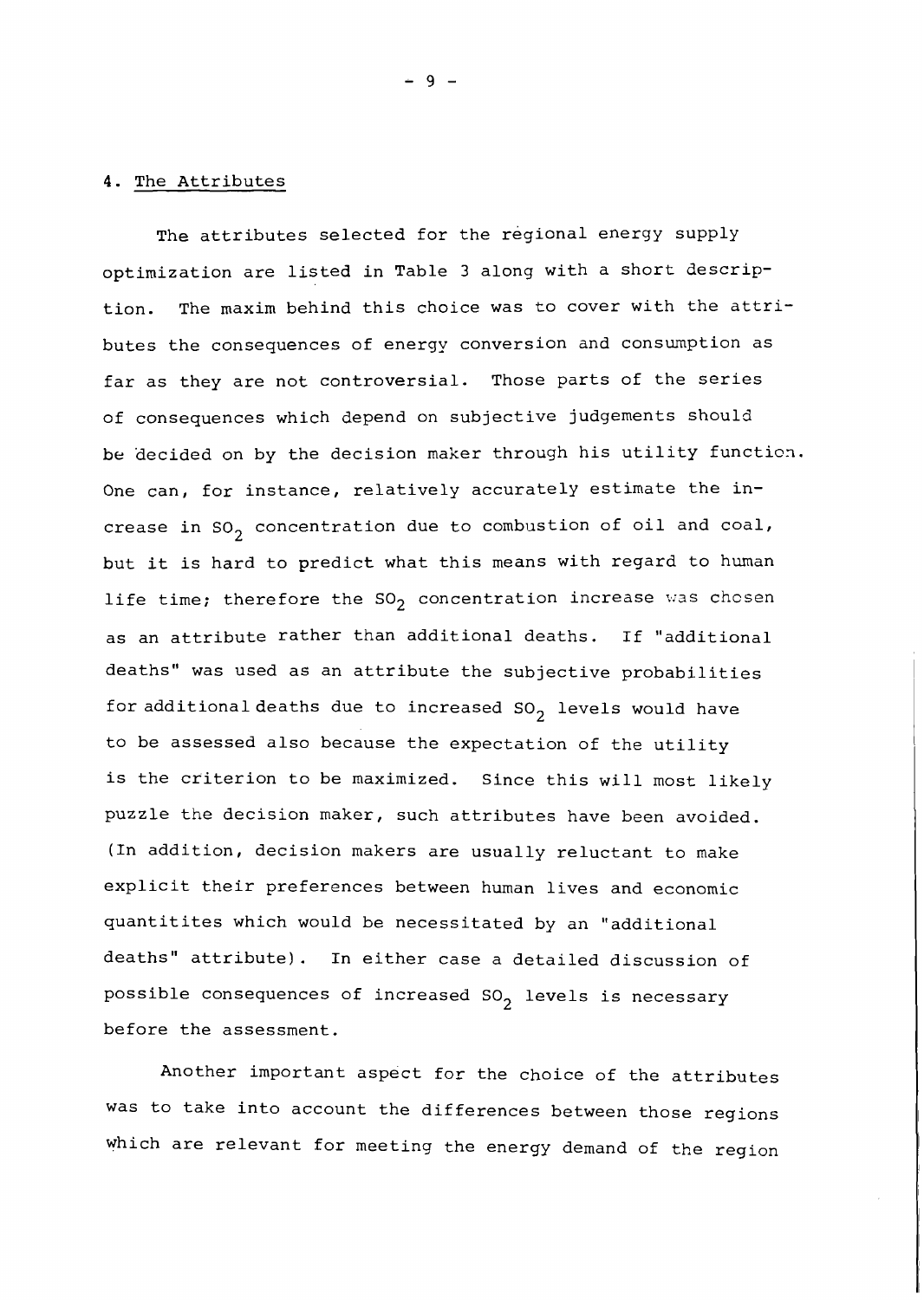investigated. Differences to be considered exist, for instance, with regard to air pollutant dispersion characteristics, or with regard to population density and distribution. In principle one could define two different attributes for the same kind of impact in two different regions. But in order to keep the problem easy to survey, impacts of the same kind in all regions considered were aggregated into one attribute. However, in assessing the utility function of a decision maker one has to be very flexible as to the attributes. Usually the kind and number of attributes change in the course of the assessment procedure.

The attributes listed in Table **3** cover mainly impacts on human beings. This means that attributes which can be looked upon as an ambient concentration are weighted with population density; they are named "exposures". If **a;** is the level of one of those attributes, the total impact attached to  $\alpha_i^*$  is the same as if all people in the region investigated were exposed to the ambient concentration  $\alpha_i^*$ , given that the doseeffect relationship is linear. This reflects the fact that impacts outside the region have the same weight as inside.

In principle, the attributes for different years have to be treated as different attributes and the decision maker's preference over the years can be assessed in the same way as over different attributes. A simpler approach to the problem, which is followed for the present, is to assess a discount rate for each of the attributes.

Those leveJs of attributes which depend on atmospheric dispersion are calculated in the following way: Assuming

 $-10 -$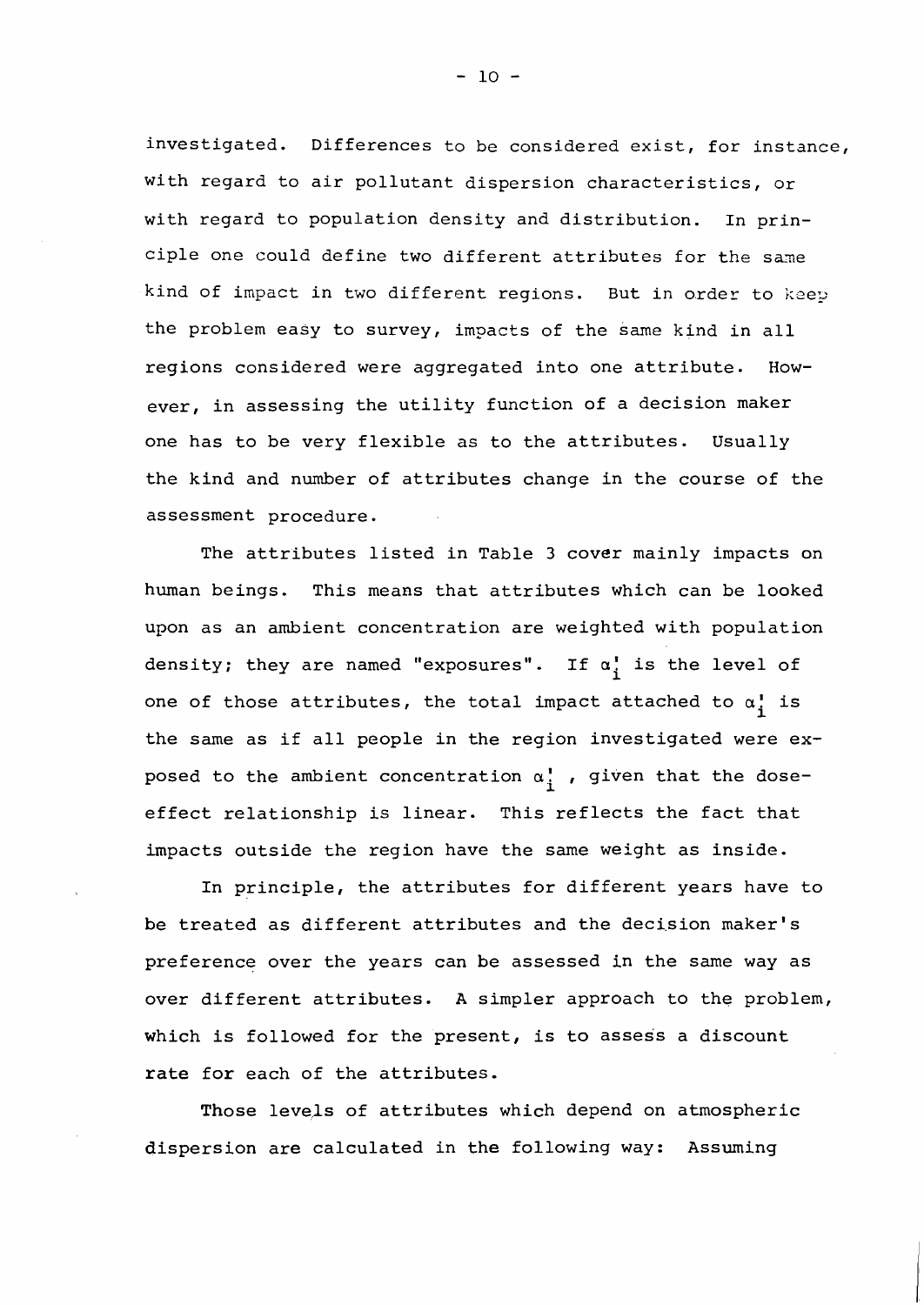isotropic wind, the ground level concentration C(R) at distance R from a point source can be calculated approximately from the following formula  $[3]$ :

$$
C(R) = \frac{q}{2\pi\bar{u}H} f_Z(R) e^{-\frac{1}{2} \frac{R}{u}}
$$
 (7)

where :

 $q = source strength,$  $\bar{u}$  = mean wind velocity,  $H =$  thickness of dispersion layer,  $\lambda$  = residence time of the material in the atmosphere, f = ratio between ground level concentration and **z**  vertical mean value of concentration, which is analytically known.

The concentration which the population of a region is exposed to is calculated using an expression for the concentration within a uniform area source, which is an integration over (7). Two kinds of area sources were considered: emissions which are attached to human settlements are considered as area sources of the same size as the cities, all other emissions are assumed to be distributed uniformly over the whole region. (In calculating the concentration in cities of a certain size, all other settlement emissions contribute to the background as if they were distributed uniformly over the whole region, too.) One can, of course, use more sophisticated methods for the calculation of the ambient concentration, as long as no site specific characteristics of the emissions are to be taken into account.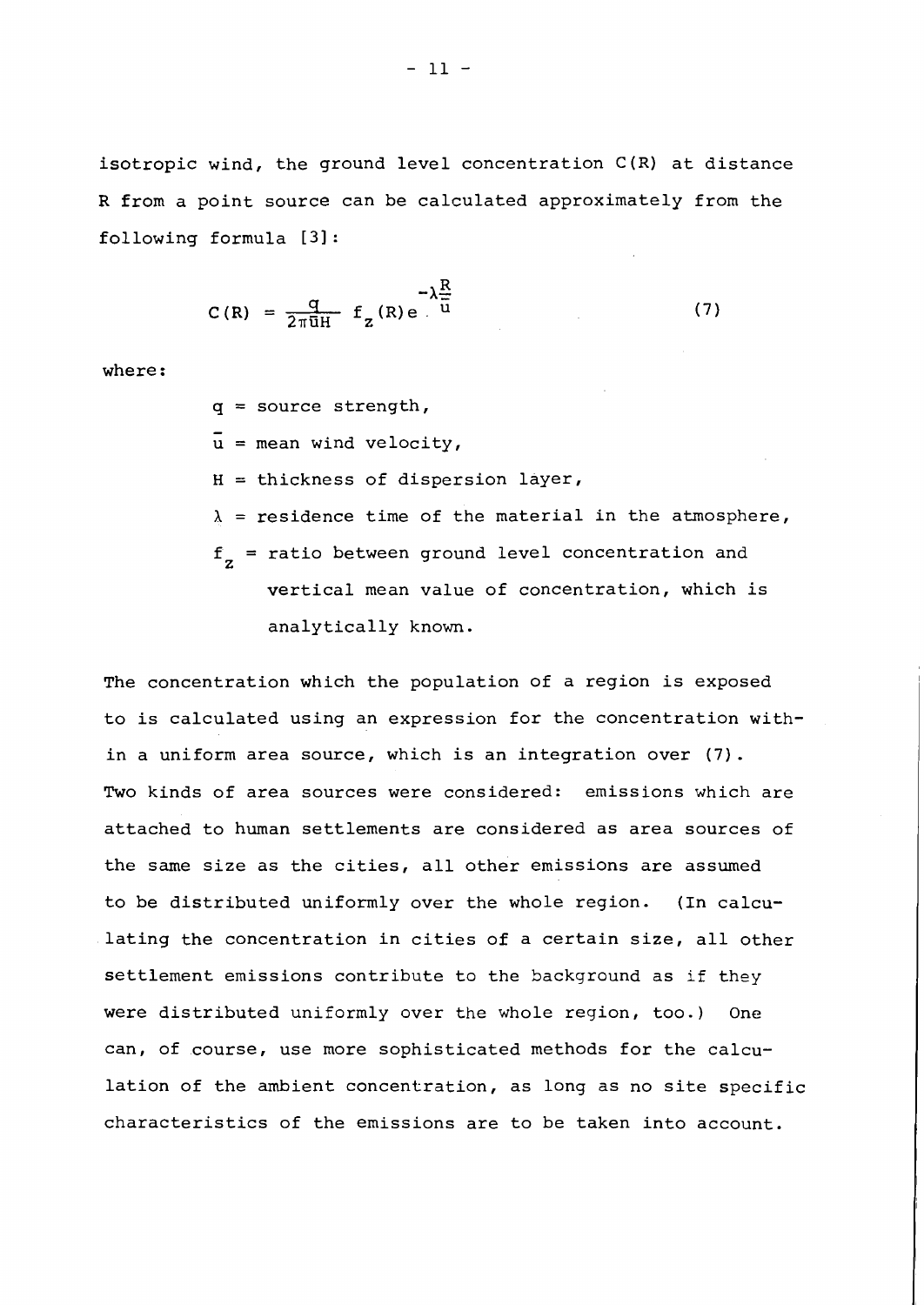# 5. Constraints

The constraints of type (2) which are used for the energy supply optimization are listed in Table 4. Most of them are self-explanatory. Constraints of type 5 say that a new technology can only be introduced at a limited rate, which depends on how much is already invested with this new technology in the past.

Constraints of type 7 are derived in the following way: Assume that the load factor for an intermediate energy i (e.g. electricity) be  $\lambda_{\alpha}$ , irrespective of the total amount of energy. If now capacities of off-peak users (i.e. users which can use intermediate energy **i** at any time, e.g. electric cars, pumped storage etc.) are installed, the load factor increases as a function of the total off-peak user capacity according to the curve shown in Fig. **3.** The curve, which gives an upper limit for the amount of intermediate energy  $i$ , is always concave. Therefore, the constraint which is represented by the curve in Fig. **3** can be approximated by those linear constraints of type 7 and one of type 4, which are represented by four straight lines in Fig, **3.** By means of these constraints the introduction of off-peak users can be investigated without having different load categories, which would increase the size of the problem considerably.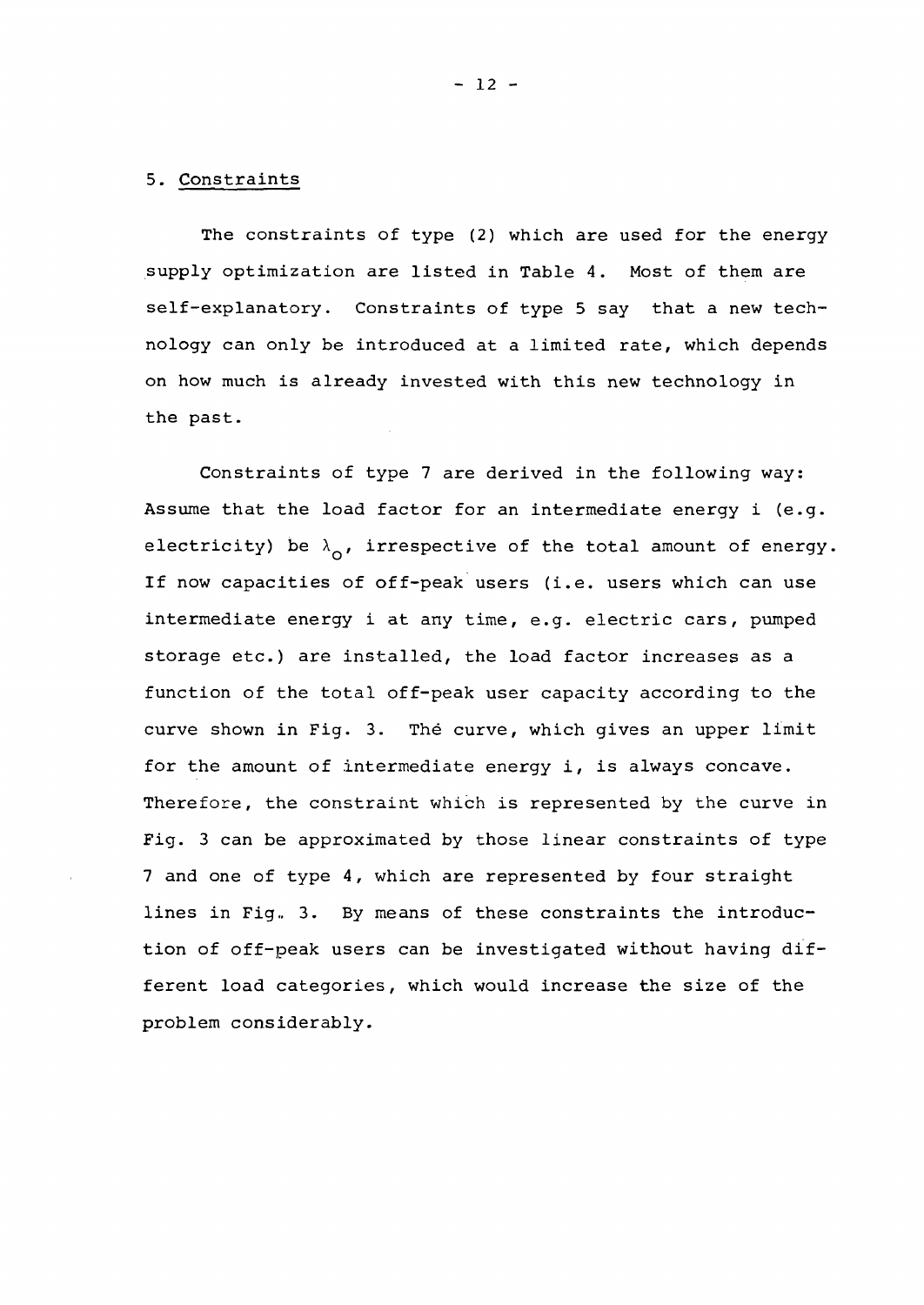# 6. Inputs

 $\overline{\mathbf{1}}$ 

The input data, which were already dealt with implicitly in Chapters *3* through 5, can be arranged in three groups, which define

- the initial situation,
- the internal structure of the energy supply system,
- the policy variables to be investigated.

The initial situation is given by the existing capacities for all energy flows and the age of those capacities.

The second group comprises costs, efficiencies and environmental impact data of the energy flows. Other data which are relevant for the structure of the energy systems are the life times of the installations, the load characteristics, and the plant sizes.

Input data which reflect policy issues are the sectoral energy demands (as functions of time) and the coefficients of the utility function. Constraints for supply of basic fuels and for growth of capital stocks for certain conversion processes are also to a large extent subject to political decisions.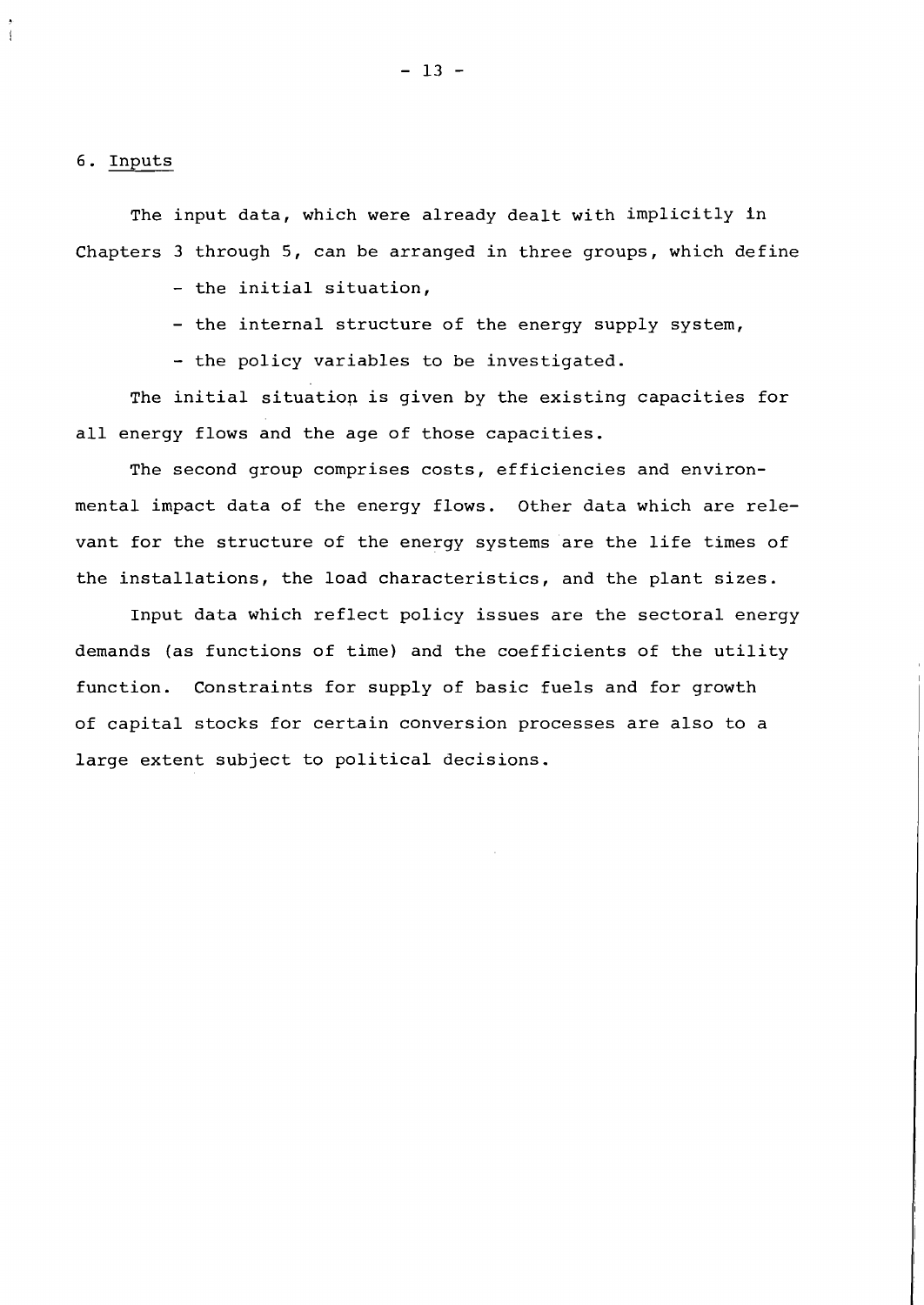## 7. Computational Aspects

The optimization model is applied for a time period of 50 years, which is divided into 10 steps. Then the number of variables is  $\approx$  1700, the number of constraints is  $\approx$  1200, including the integer constraints (but not constraints of type **(5),** of course). This means that it is already a fairly large problem. The MPSX package of IBM is being used, which has an option for Mixed Integer Programming. It is questionable whether the optimal solution of the problem will be reached within a reasonable time. But since it is a branch and bound algorithm one can stop at any time and get a suboptimal solution, which can be compared with the solution of the simple linear problem (without integer constraints), which gives an upper bound for the optimal value of the utility function.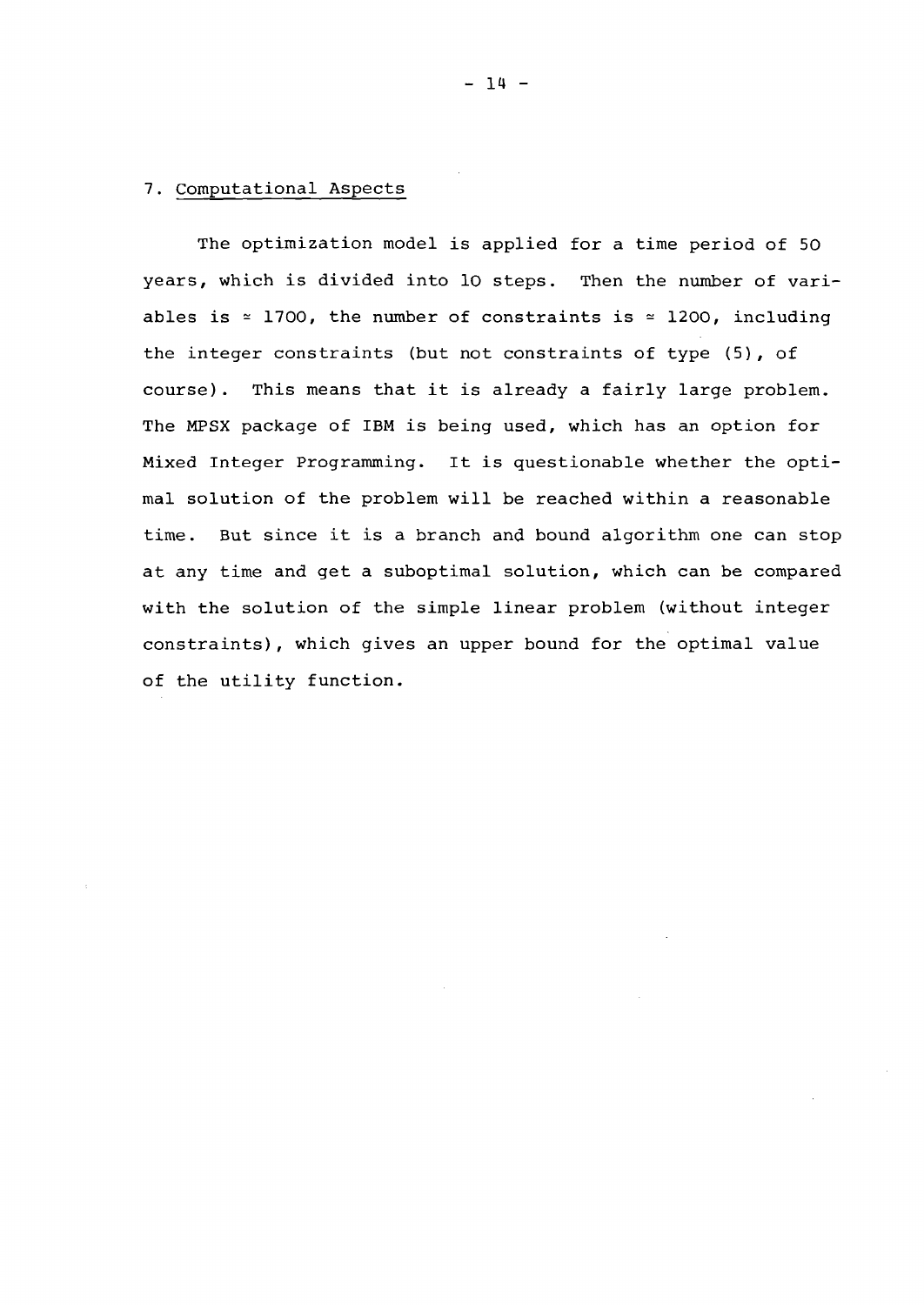## 8. Applications and Extensions

The methodology described will be applied to Baden-Wurttemberg, which is one of the federal states of West Germany. This is carried out in close connexion with the decision makers who are responsible for energy policy on the federal state level. The supply optimization model is intended to become a tool for those decision makers which allows, in particular, to rationalize the economy-environment conflict resolution and to study the sensitivity of the optimal solution to variations of the policy variables mentioned in Chapter *6.* 

The approach described is also to be extended methodologically into several directions. The main problems are to make energy demands subject to the optimization, and to use social preference functions as objective functions, which are aggregated from individual preference functions. Another problem is the balancing of the optimizations of different regions. If several regions optim: ize their energy supply systems separately, the results may look inefficient from a higher level point of view. Simultaneous optimization of all regions usually is unfeasible because of high dimensionality. Perhaps an iterative algorithm can be developed which smoothes out inconsistencies between different regions.

#### Acknowledgement

The author is indebted to W. Buehring, R. Dennis, W. Foell, and A. Hölzl for many stimulating discussions on this work.

 $-15 -$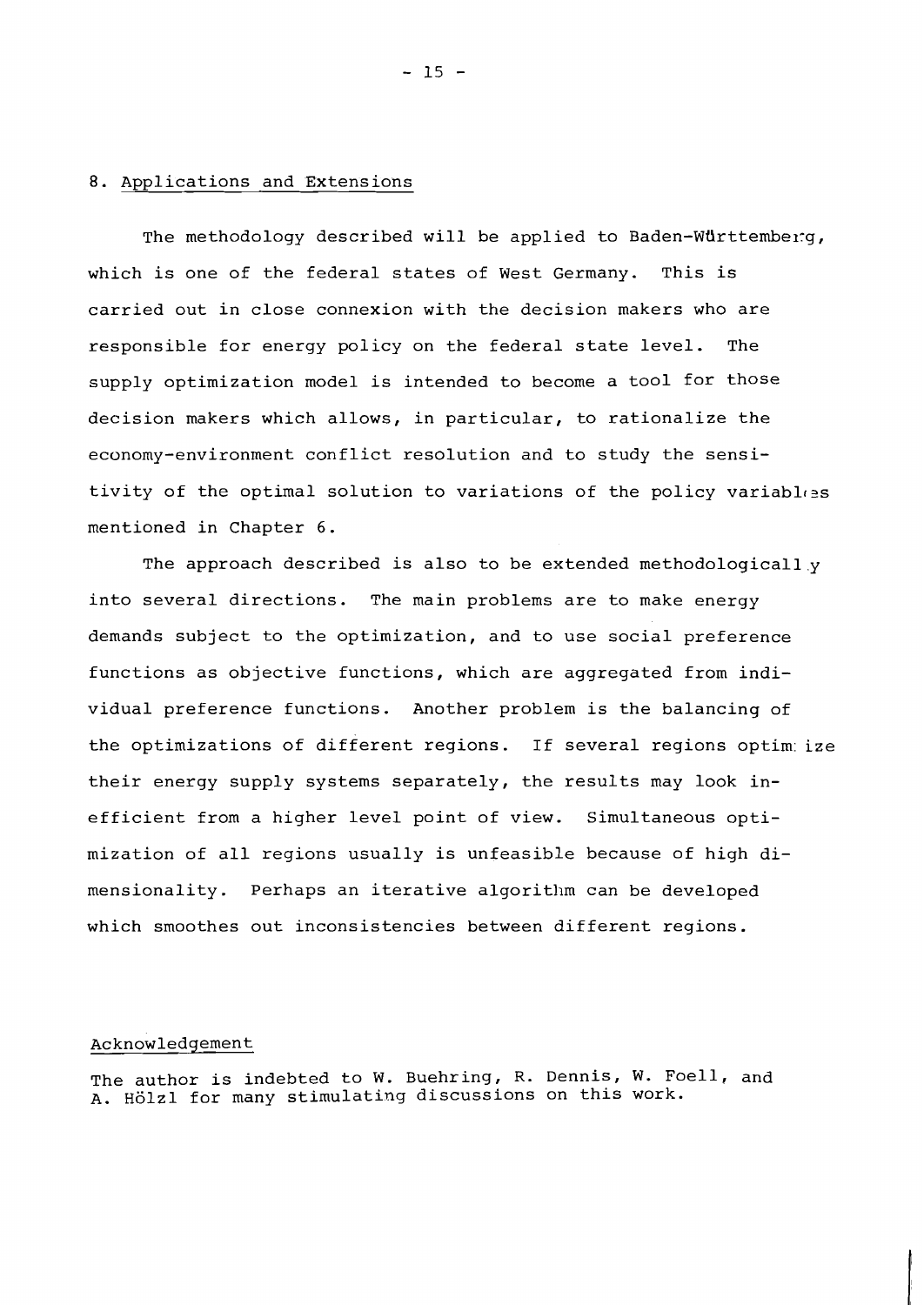

# Fig 1: Scheme of Energy Supply System



Fig. 2: Types of Utility Functions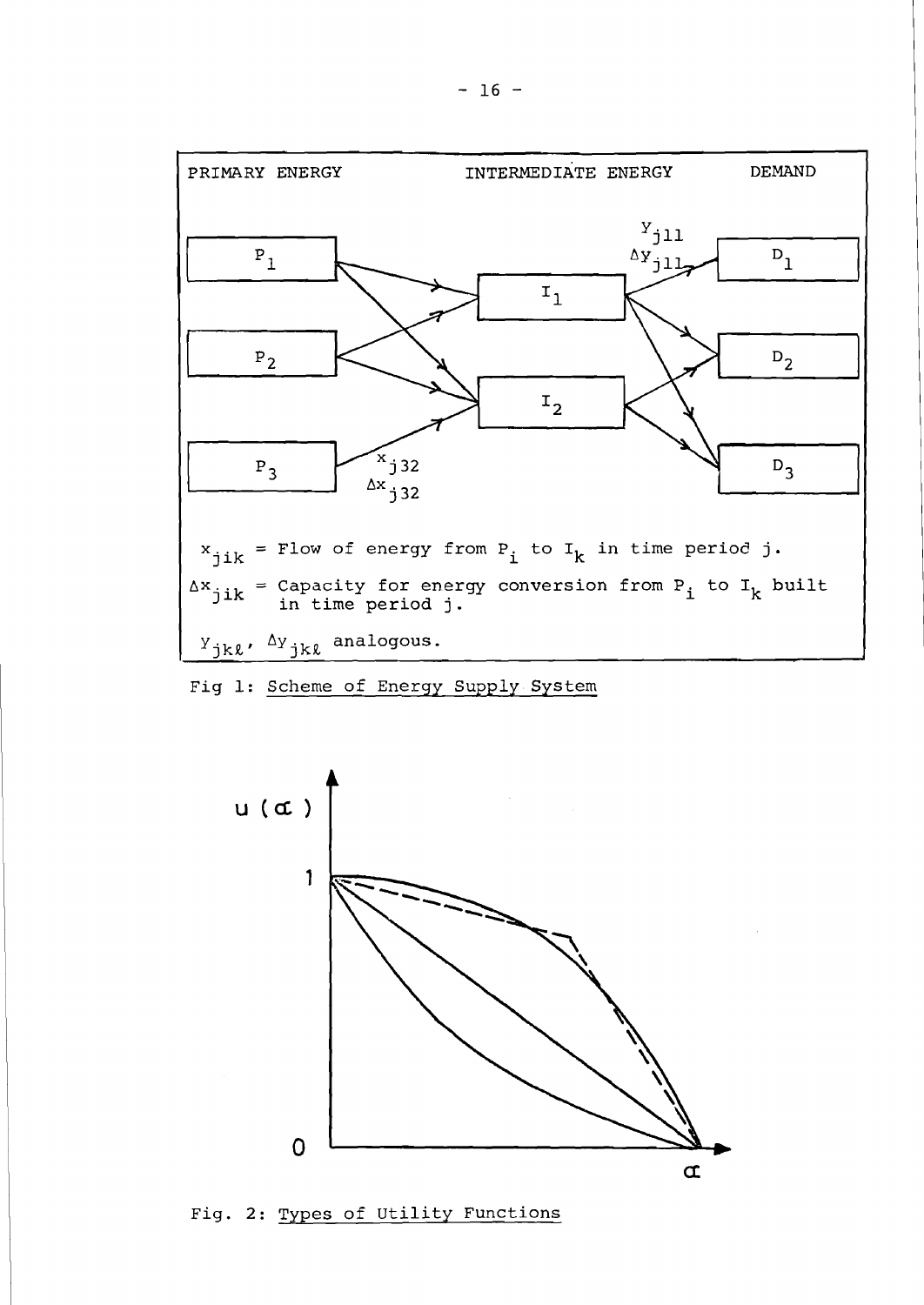

Fig. **3:** Dependence of Load Factor *h* on Capacity of Off-Peak Users.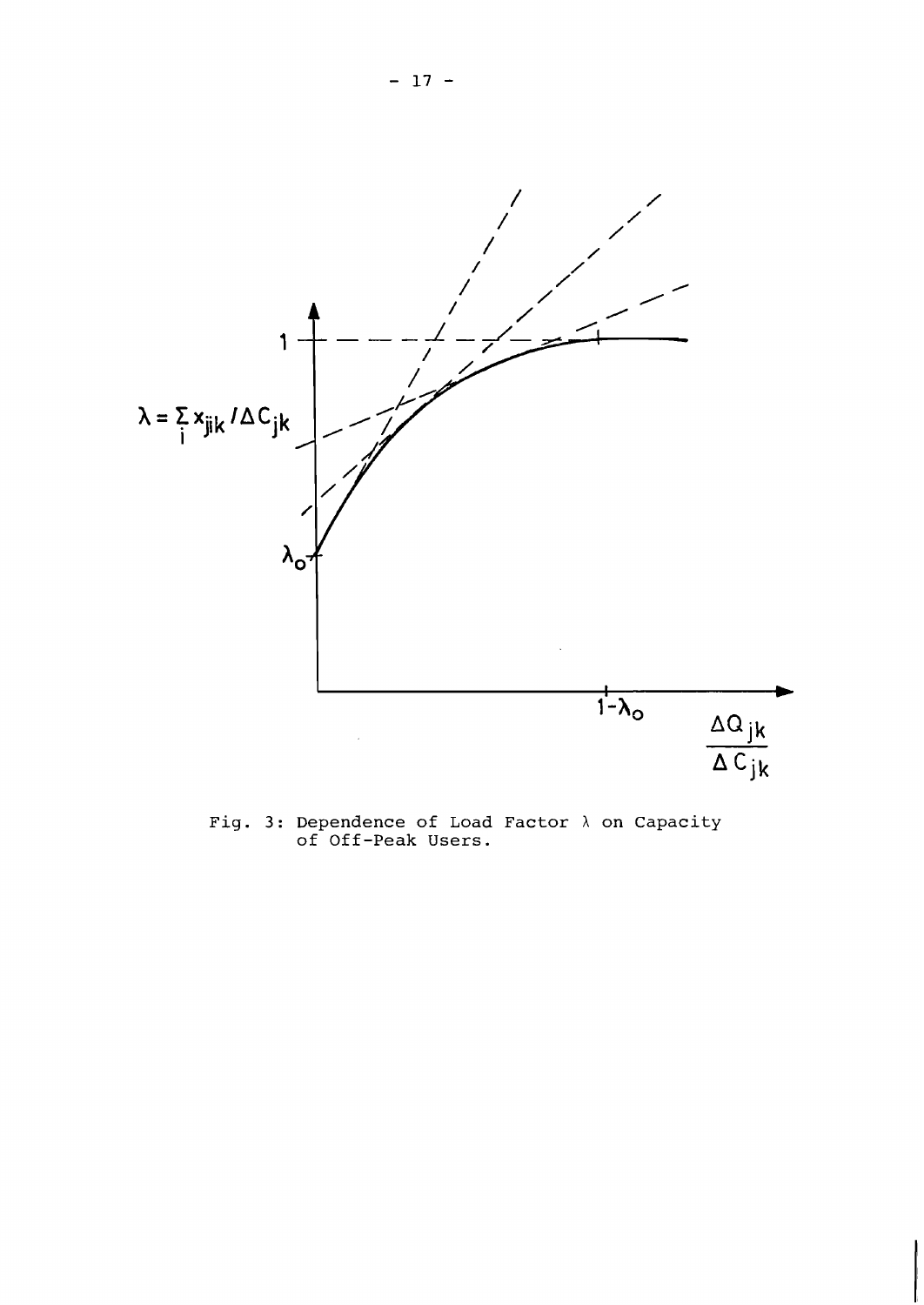| Intermediate Energy     |                                                                    | Primary Energy    |        |    | Coal         | ᆏ<br>$\vec{c}$            | Gas | LWR                | LMFBR                     | HTGR                      | <b>SOLAR</b> | Φ<br>Storag<br>Pumped | from<br>Bynth. Fuel f:<br>Off-peak Elec |
|-------------------------|--------------------------------------------------------------------|-------------------|--------|----|--------------|---------------------------|-----|--------------------|---------------------------|---------------------------|--------------|-----------------------|-----------------------------------------|
|                         |                                                                    |                   | dry c. |    | x            | x                         | x   | x                  | x                         | x                         | $\mathbf x$  |                       |                                         |
|                         | without<br>abatement<br>INSIDE<br>with<br>abatement<br>ELECTRICITY |                   | wet c. |    | x.           | x                         |     | $\mathbf x$        | x                         | $\mathbf x$               |              |                       |                                         |
|                         |                                                                    |                   | dry c. |    | $\mathbf{x}$ | X                         |     | $\mathbf x$        | x                         | x                         |              |                       |                                         |
|                         |                                                                    | wet c.            |        | x. | x            |                           | x   | x                  | $\boldsymbol{\mathsf{x}}$ |                           |              |                       |                                         |
|                         |                                                                    | without           | dry c. |    | x.           | $\boldsymbol{\mathsf{x}}$ | x.  | $\mathbf x$        | x                         | $\boldsymbol{\mathsf{x}}$ | $\mathbf x$  |                       |                                         |
|                         | OUTSIDE                                                            | abatement         | wet c. |    | $\mathbf{x}$ | x                         |     | $\mathbf x$        | x                         | x                         |              | x                     |                                         |
|                         |                                                                    | with              | dry c. |    | $\mathbf{x}$ | $\mathbf x$               |     | $\bar{\mathbf{x}}$ | x                         | $\mathbf x$               |              |                       |                                         |
|                         |                                                                    | abatement         | wet c. |    | x.           | X                         |     | X                  | x                         | X                         |              |                       |                                         |
|                         | INSIDE                                                             | without abatement |        |    |              | $\bar{\mathbf{x}}$        |     |                    |                           |                           |              |                       |                                         |
| HEAVY OIL               |                                                                    | with abatement    |        |    |              | x                         |     |                    |                           |                           |              |                       |                                         |
| PRODUCTS                | OUTSIDE                                                            | without abatement |        |    |              | X                         |     |                    |                           |                           |              |                       |                                         |
|                         |                                                                    | with abatement    |        |    | $\mathbf x$  |                           |     |                    |                           |                           |              |                       |                                         |
|                         | INSIDE                                                             | without abatement |        |    | $\mathbf x$  |                           |     |                    |                           |                           |              |                       |                                         |
| LIGHT OIL               |                                                                    | with abatement    |        |    | x            |                           |     |                    |                           |                           |              |                       |                                         |
| <b>PRODUCTS</b>         | OUTSIDE                                                            | without abatement |        |    |              | Ιx                        |     |                    |                           |                           |              |                       |                                         |
|                         |                                                                    | with abatement    |        |    | x            |                           |     |                    |                           |                           |              |                       |                                         |
|                         | INSIDE                                                             | without abatement |        |    |              |                           |     |                    |                           | $\mathbf x$               |              |                       |                                         |
| SYNTHETIC               |                                                                    | with abatement    |        |    |              |                           |     |                    |                           | x                         |              |                       |                                         |
| FUEL                    | OUTSIDE                                                            | without abatement |        |    |              |                           |     |                    |                           | X                         |              |                       | x                                       |
|                         |                                                                    | with abatement    |        |    |              |                           |     |                    |                           | X.                        |              |                       |                                         |
| LOW TEMPERATURE<br>HEAT |                                                                    | without abatement |        |    |              | x x                       |     | ix.                | x                         |                           | x            |                       |                                         |
|                         |                                                                    | with abatement    |        |    |              | x  x                      |     | x                  | x                         |                           |              |                       |                                         |
| GAS                     |                                                                    | INSIDE            |        |    | x.           |                           | x   |                    |                           |                           |              |                       |                                         |
|                         |                                                                    | OUTSIDE           |        | x  |              | x                         |     |                    |                           |                           |              |                       |                                         |
| COAL                    |                                                                    | INSIDE            |        |    | x            |                           |     |                    |                           |                           |              |                       |                                         |
|                         |                                                                    | OUTSIDE           |        |    | x            |                           |     |                    |                           |                           |              |                       |                                         |

TAELE 1. ENERGY CONVERSION FLOWS.

Abbreviations

LWR = light water reactor LMFBR = liquid metal fast breeder reactor HTGR = high temperature gas cooled'reactor  $c. = cooling$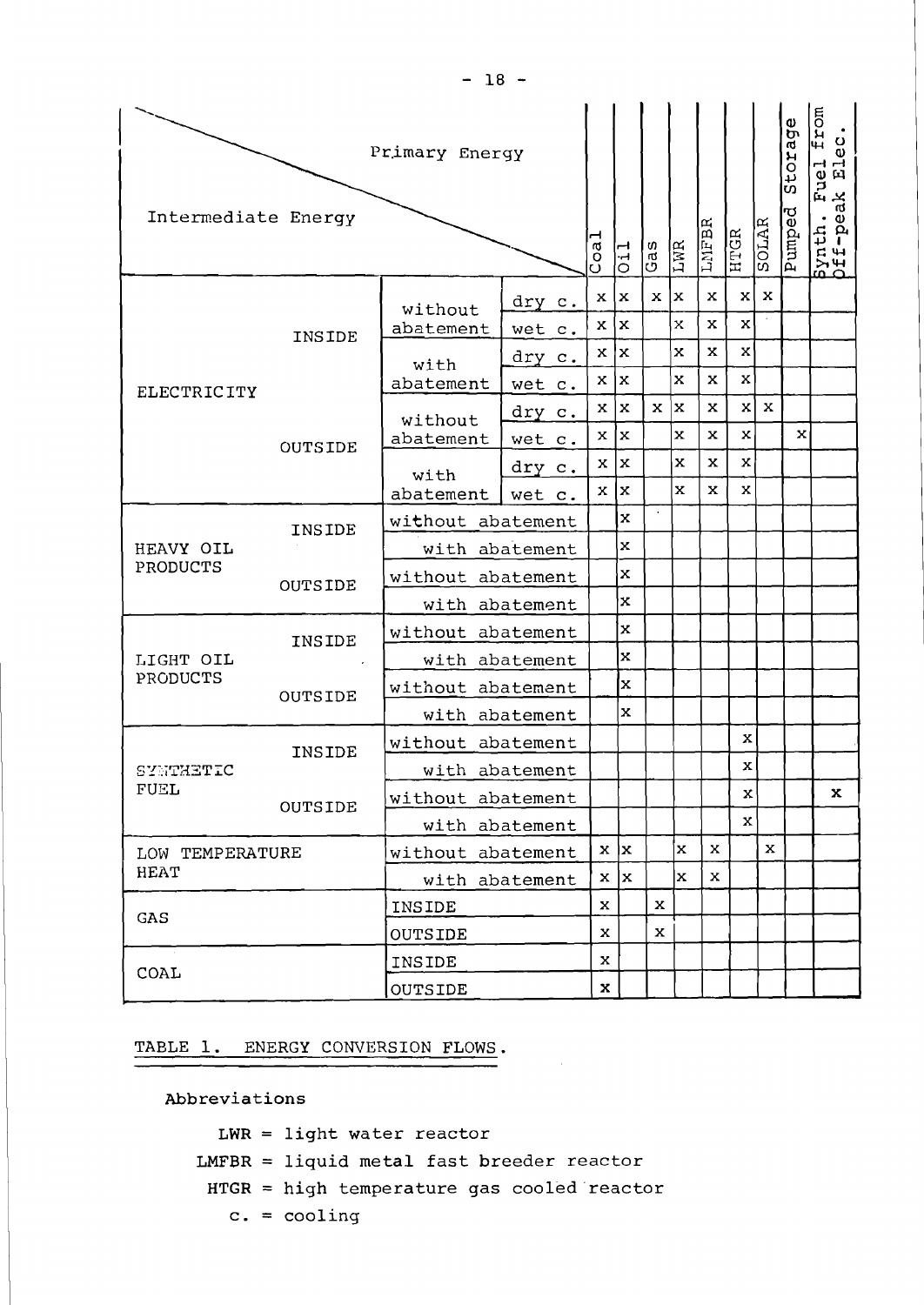| Electricity<br>Synthetic<br>Fuel from<br>Off-Peak                              | ×          |                       |                       |                   |                   |      |      |
|--------------------------------------------------------------------------------|------------|-----------------------|-----------------------|-------------------|-------------------|------|------|
| Storage<br>Misc. Pumped                                                        | ×          |                       |                       |                   |                   |      |      |
| Ind.                                                                           | ×          | ×                     |                       | ×                 |                   | ×    | ×    |
| Chemical<br>Ind.                                                               | ×          | $\times$              |                       | ×                 | $\times$          | ×    | ×    |
| tion Mater-<br>ials Ind.<br>Construc-                                          | ×          | $\times$              |                       | $\times$          |                   | ×    | ×    |
| k<br>Households<br>Primary Services<br>water<br>heating)<br>(except<br>space & | ×          |                       |                       |                   |                   |      |      |
| Metals<br>Ind.                                                                 | ×          | $\times$              |                       | ×                 |                   | ×    | ×    |
| Trans-<br>porta-<br>tion                                                       | ×          |                       | ×                     | ×                 |                   |      |      |
| Air<br>Condi-<br>tioning                                                       | ×          |                       |                       | ×                 |                   |      |      |
| Space<br>zəren<br>Aater<br>Heat-<br>put                                        | ×          | ×                     |                       | ×                 | ×                 | ×    | ×    |
| NTERMEDIATE<br>NERGY<br>CATEGORY<br>DEMAND                                     | lectricity | Jeavy Oil<br>Products | iight Oil<br>Products | Synthetic<br>Puel | .ow Temp.<br>leat | ្លឹង | 10a1 |

Table 2 ENERGY CONSUMPTION FLOWS

 $\hat{\mathcal{E}}$ 

 $\frac{1}{2}$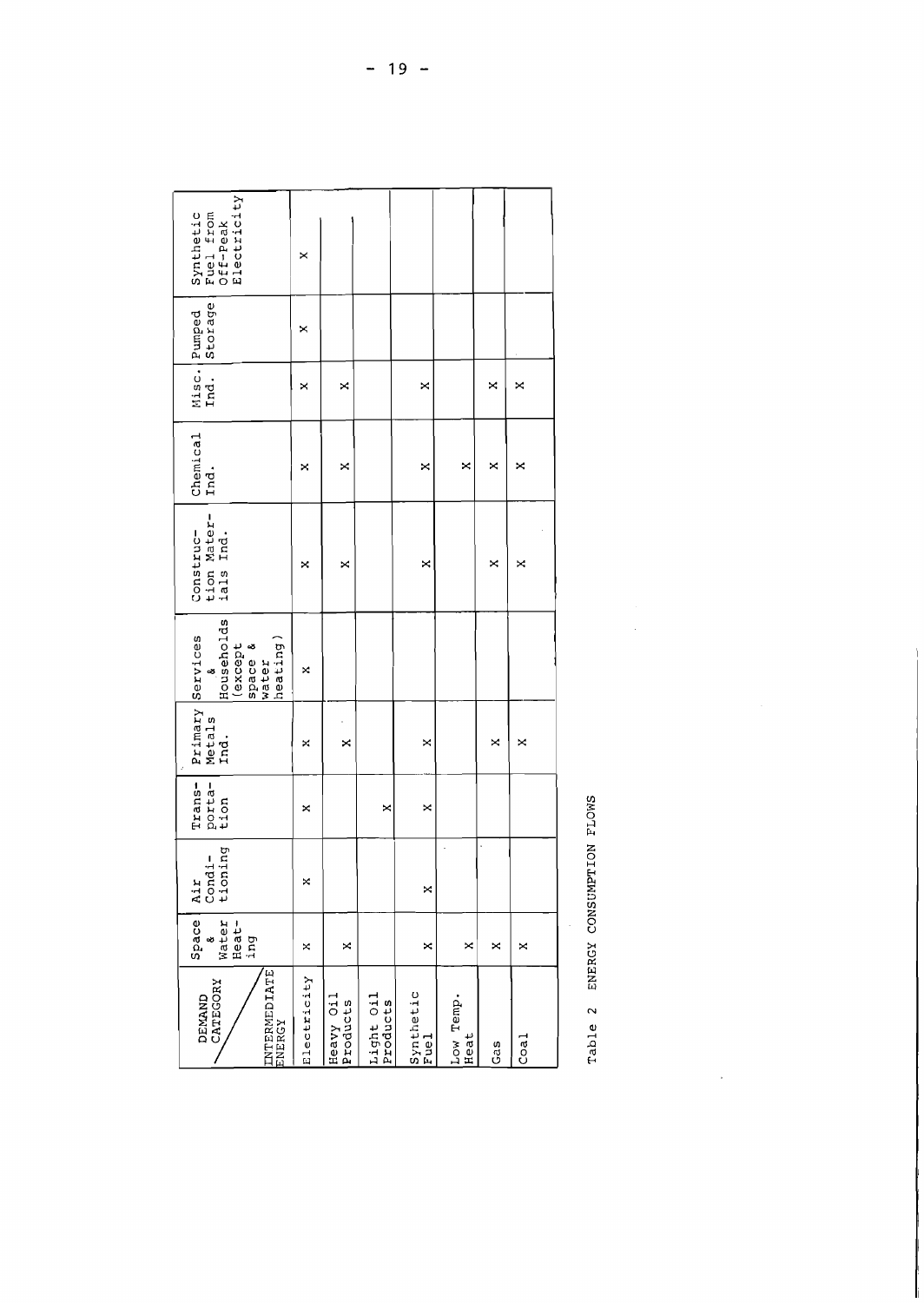

Increase of clouding, icing, fogging and humidity' Increase of clouding, icing, fogging and humidity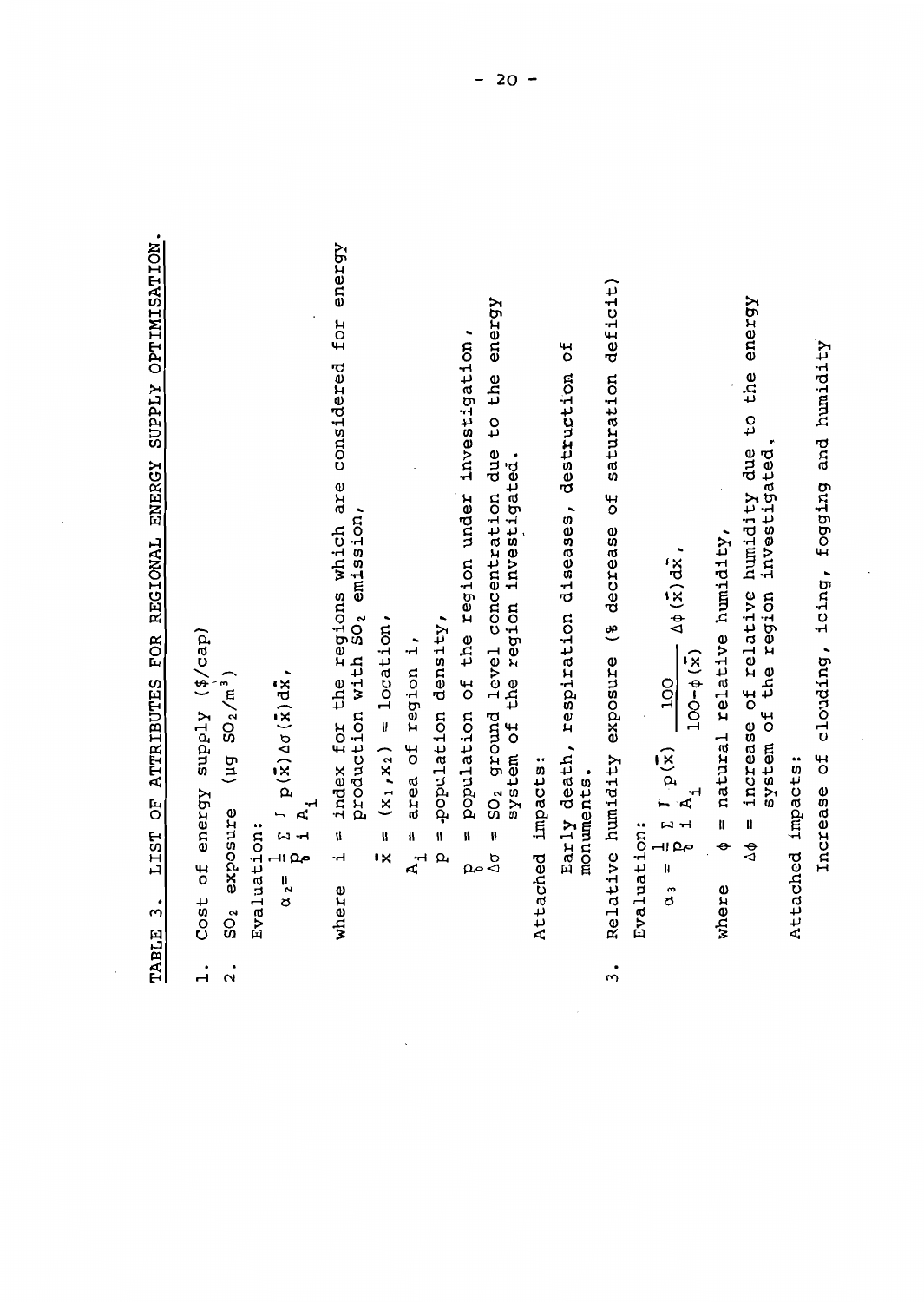TABLE 3 continued.

4. Radiation exposure (rem)

Evaluation:

 $\alpha_+$  -=  $\gamma_0$  +  $\gamma_G$  +  $\gamma_{R_1}$ ,

- to the energy system of the region  $Y_0$  and  $Y_G$  are independent from the location of the<br>installations. Attached impacts:<br>Cancer, genetic effects ( also in future years). =  $\frac{1}{5}$   $\frac{1}{1}$   $\frac{1}{2}$   $\frac{1}{2}$   $\frac{1}{2}$   $\frac{1}{2}$   $\frac{1}{2}$   $\frac{1}{2}$   $\frac{1}{2}$   $\frac{1}{2}$   $\frac{1}{2}$   $\frac{1}{2}$   $\frac{1}{2}$   $\frac{1}{2}$   $\frac{1}{2}$   $\frac{1}{2}$   $\frac{1}{2}$   $\frac{1}{2}$   $\frac$ = occupational exposure, = radiation dose due = global exposure, investigated,  $\Delta \rho$  $\zeta^{\circ}$  $\gamma$ c  $Y_{R}$ where
- Land Occupancy Exposure (% of land occupied) <u>ທ່</u>

Evaluation:

 $\begin{array}{ccc} & \text{P} & \text{P}_1 & \text{A} \text{A}_1 \\ & \text{i} & \text{A}_1 \\ & & 1 \end{array}$  $\begin{array}{c} -\frac{1}{2} & \text{if } \Omega \circ \\ \frac{1}{2} & \text{if } \Omega \circ \Omega \end{array}$ 

 $\Delta A_1$  = area in region i occupied temporarily,  $P_1$  = total population of region i. where

Inaccessibility of land used for mining, power plants, solar energy conversion etc. Attached impacts: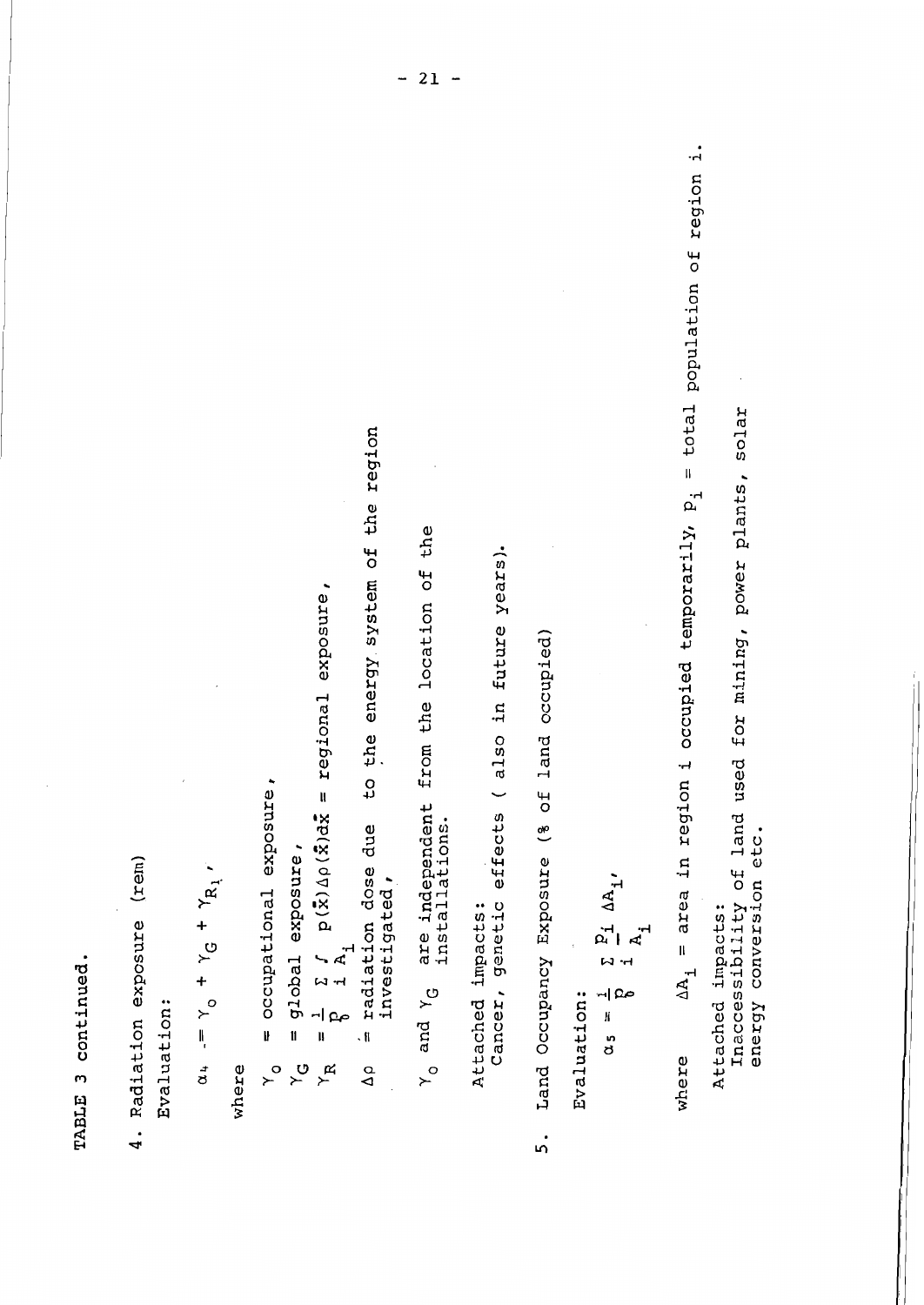Table 3. continued

6. Radioactive waste present (g/cap)

Attached impacts:<br>It has to be guarded, threat of dispersal<br>by sabotage or accidents.

7. Plutonium present (g/cap)

Attached impacts:<br>Similar as for  $\alpha_6$ 

 $\frac{1}{t}$ 

 $\ddot{\phantom{0}}$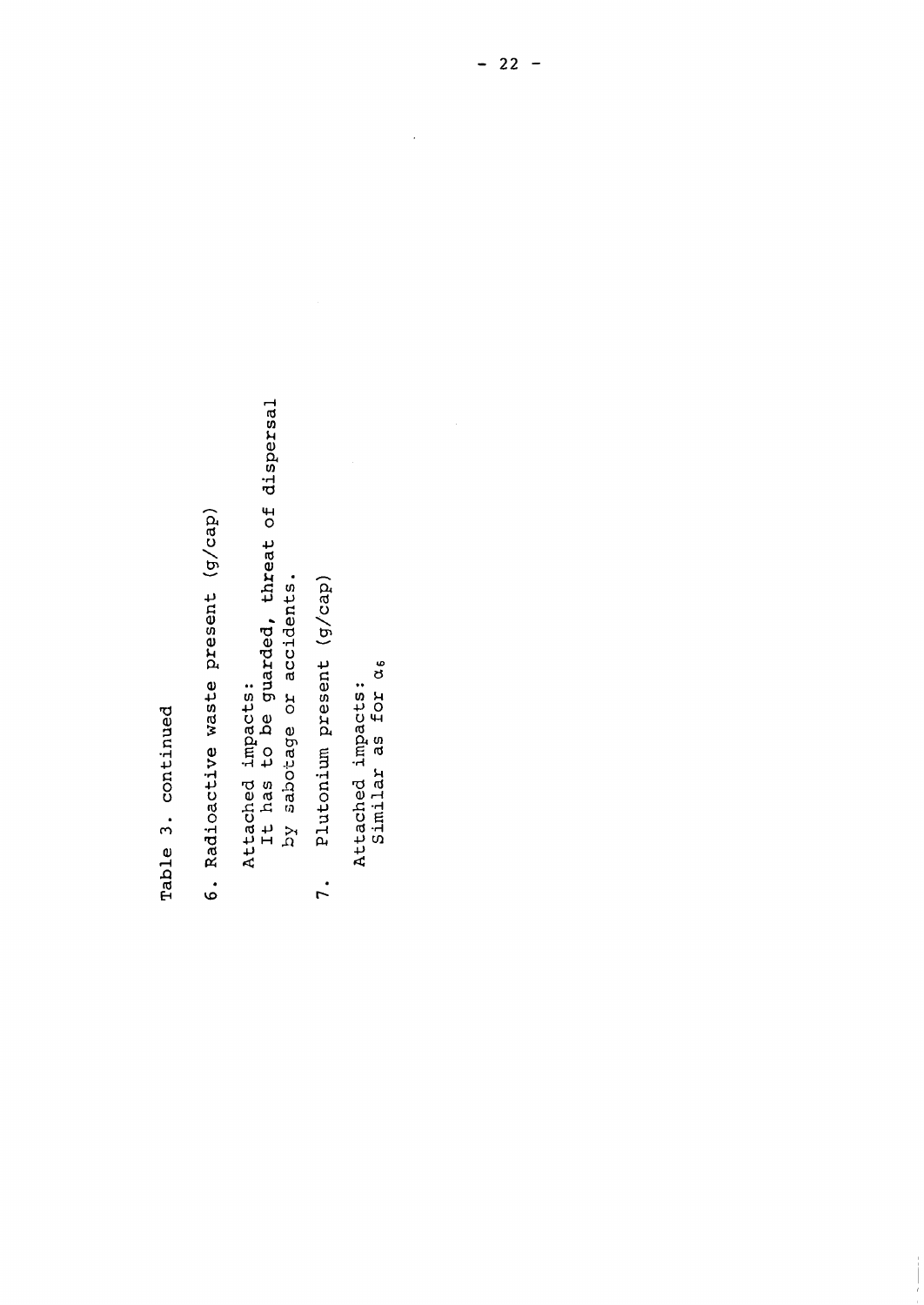

 $23 -$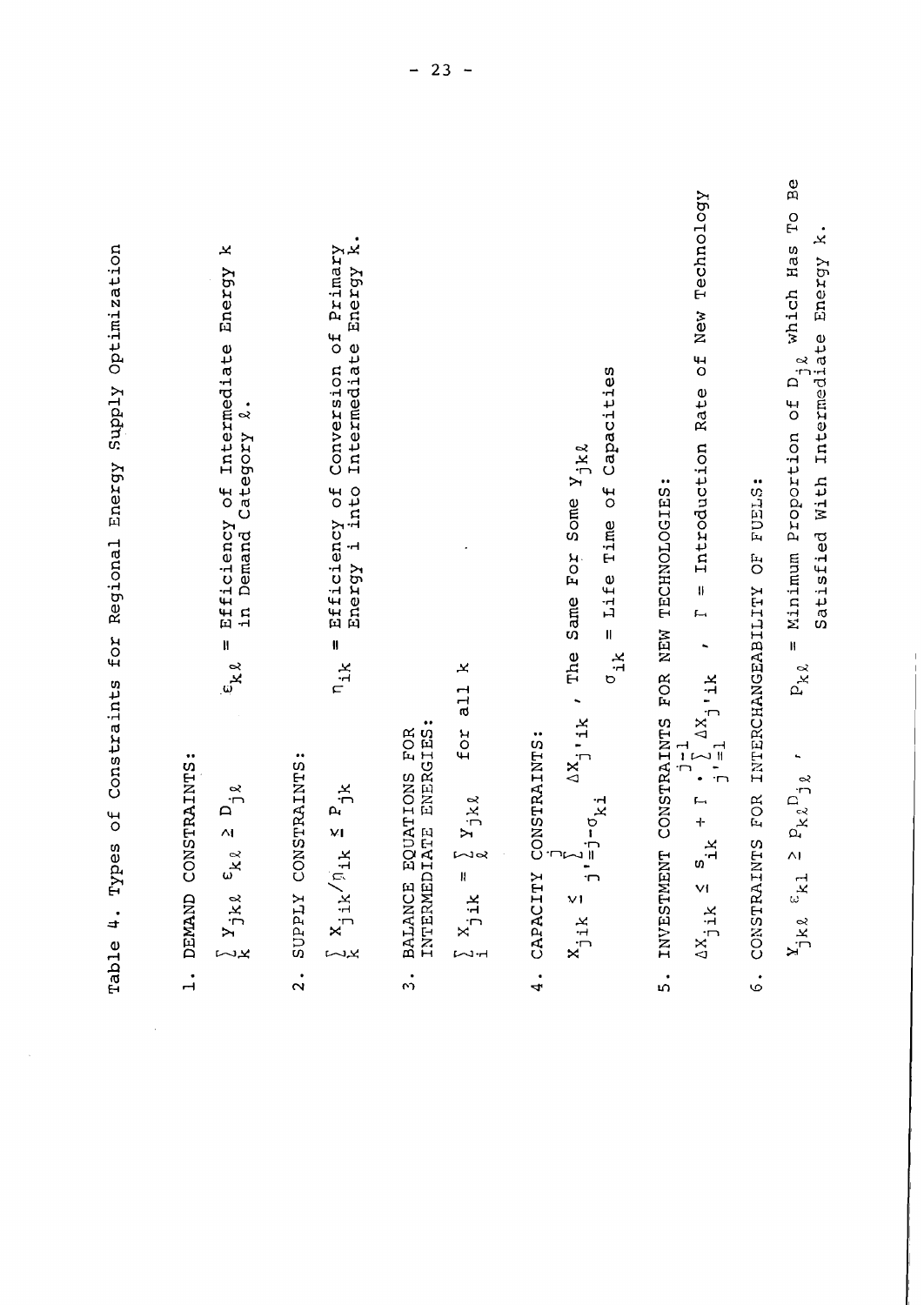

7. LOAD CONSTRAINTS:

$$
\sum_{i} X_{jik} \le R_n \Delta C_{jk} + S_n \Delta Q_{jk} \qquad R_n, S_n = const. \qquad n = 1, 2, 3,
$$
  

$$
\Delta C_{jk} = \sum_{i} \sum_{j=0}^{n} \Delta X_{j'ik'}
$$
  

$$
\Delta Q_{jk} = \text{Total capacity of off-peak users}
$$
  

$$
\Delta Q_{jk} = \text{Total capacity of off-peak users}
$$

8. STORAGE BALANCE EQUATIONS:

$$
x_{j\, \textup{ik}} = \epsilon_{k\, \textup{i}\, k} \; \eta_{\textup{i}\, k} \; x_{j\, k\, \textup{i}\, k}
$$

9. MISCELLANEOUS CONSTRAINTS FOR<br>COUPLED CONVERSION PROCESSES ETC.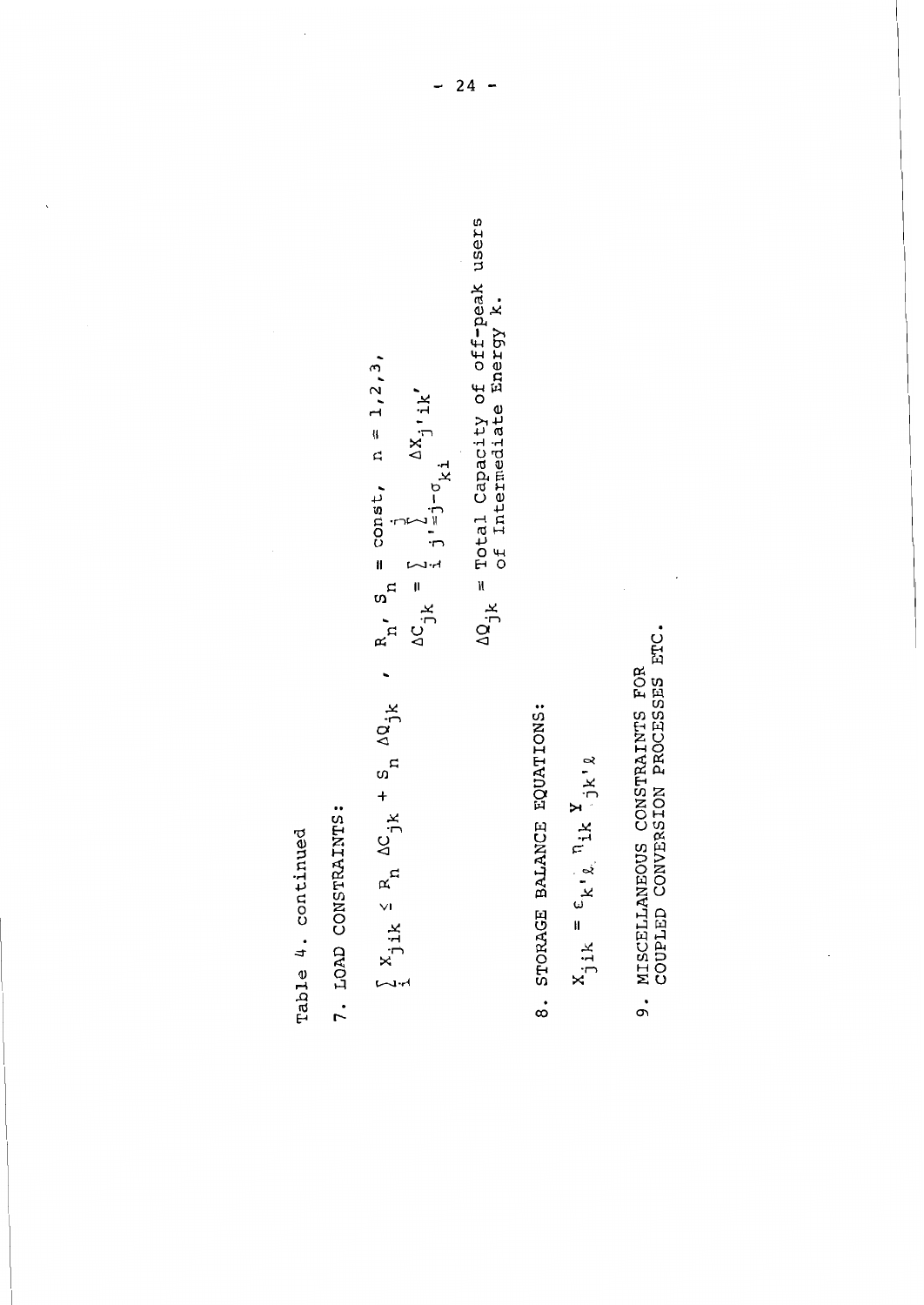#### 9. References

- [1] Buehring, W., A Model of Environmental Impacts from Electrical Generation in Wisconsin, Ph.D. Thesis, Department of Nuclear Engineering, University of Wisconsin, 1975.
- [2] Dantzig, G., Linear Programming and Extensions, Princeton University Press, Princeton, New Jersey, 1963.
- [3] Faude, D., Bayer, A., Halbritter, G., Spannagel, G., Stehfest, H., and Wintzer, D., Energie und Umwelt in Baden-Württemberg, KFK 1966 UF, 1974.
- [4] Finon, D., Optimization Model for the French Energy Sector, Energy Policy, 2, 2 (1974), pp.136-151.
- [5] Foell, W.K., The Wisconsin Energy Model: A Tool for Regional Energy Policy Analysis, IES Report No. 10,1974.
- [6] Hildebrand, H.-J., Hedrich, P., and Ufer, D., Wirtschaftlichskeitsrechnung, Verlag fiir Grundstoffindustrie, Leipzig, 1970.
- 171 Hoffman, K.C., The United States Energy System A Unified Planning Framework, Ph.D. Thesis, Polytechnic Institute of Brooklyn, 1972.
- [8] Hudson, E.A., and Jorgenson, D., U.S. Energy Policy and Economic Growth: A Report to the Energy Policy Project, Data Resources Inc., Lexington, Massachusetts, 1974.
- 191 Keeney, R., and Raiffa, H., Decisions with Multiple Objectives, to be published by Wiley, New York, 1976.
- [lo] Marcuse, M., Bodin, L., Cherniavsky, E., and Sanborn, Y., A Dynamic Time Dependent Model for the Analysis of Alternative Energy Policies, in Operational Research, 1975, Proc. IFORS Conf., Tokyo.
- [Ill Mesarovic, M., and Pestel, E., Multilevel Computer Model of World Development Systems: Summary of the Proceedings, April 29-May3, 1974, IIASA Conference Proceedings CP-74-1.
- [12] Spofford Jr., W.O., Total Environmental Quality Management Models, in R.A. Deininger, ed., Models for Environmental Pollution Control, Ann Arbor Science Publishers, Ann Arbor, Michigan, 1973.